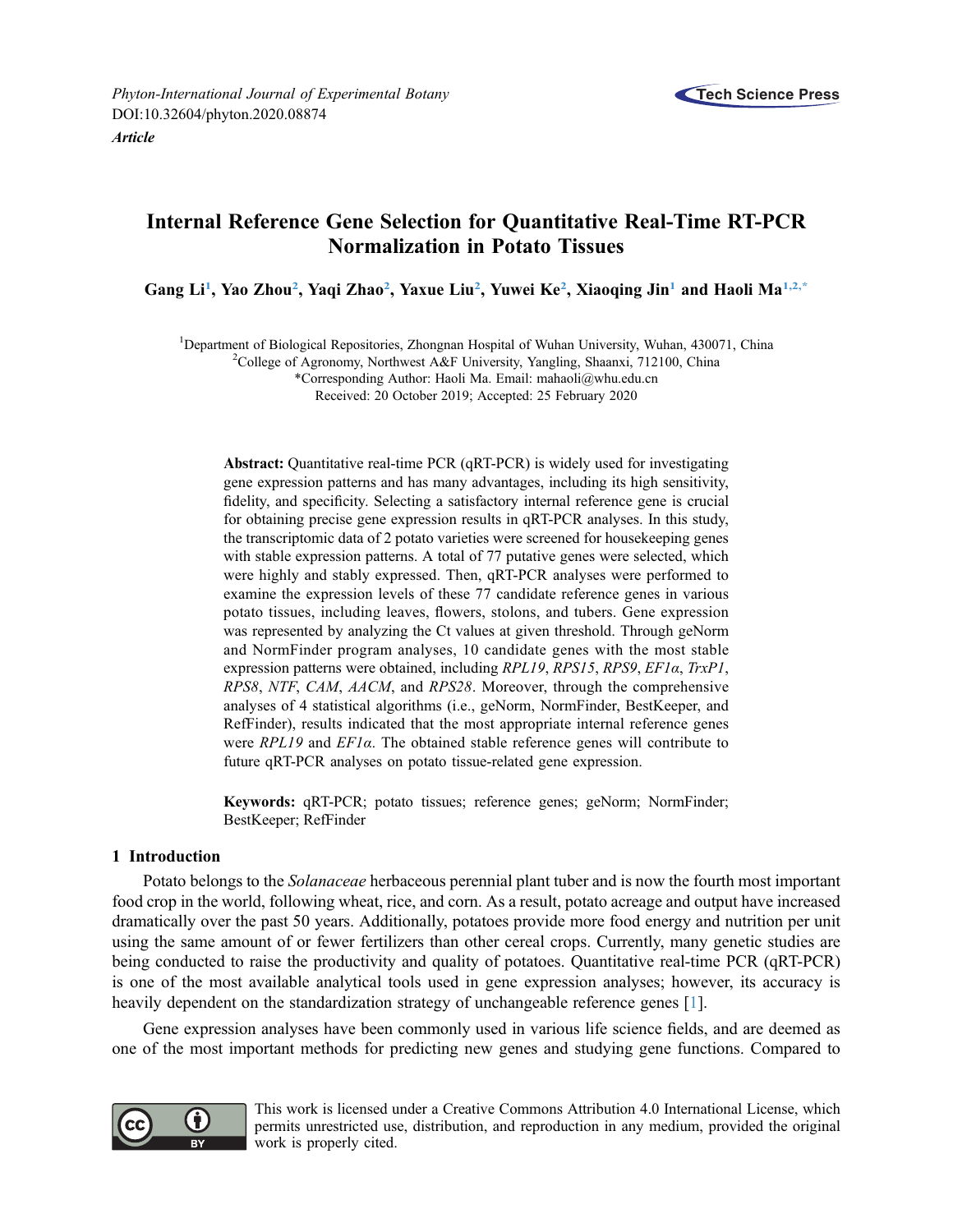traditional PCR, qRT-PCR is more powerful due to its high sensitivity, specificity, reproducibility, quantitative accuracy, and high-throughput characteristics [\[2\]](#page-9-1). It has become one of the most commonly used genomic research techniques in the field of plant sciences [\[1](#page-9-0)[,3\]](#page-9-2). However, many factors affect the accuracy of gene expression analysis when using qRT-PCR techniques, such as the productivity and integrity of RNA, efficiency of reverse transcription, and stability of the internal control gene, among other impediments [[4\]](#page-9-3). Therefore, in order to minimize the difference between the samples and obtained data with high accuracy, selecting the appropriate internal reference gene for calibration and standardization is crucial [\[5\]](#page-9-4). However, currently, there are no constant internal reference genes. Usually, 1 or more internal reference genes are required to standardize qRT-PCR results [\[6\]](#page-9-5). A good combination of internal control genes can minimize abiotic variation [\[7\]](#page-9-6). Thus, the choice of a suitable internal control gene is of great importance for qRT-PCR experiments, as an ideal internal reference gene needs to be stably expressed in all tissues [\[8\]](#page-10-0). Thus far, several plants have had reference genes identified under different treatments and conditions, such as rice [[9\]](#page-10-1), grapevine  $[10]$  $[10]$ , sugarcane  $[11]$  $[11]$ , wheat  $[12]$  $[12]$ , *Arabidopsis thaliana*  $[13]$ , tomato  $[14]$  $[14]$ , and tea  $[15]$ .

Internal reference genes usually use housekeeping genes that are expressed in every cell and whose products are essential for cell structure and metabolism, such as ubiquitin 6 (UBQ6) [[16\]](#page-10-8), beta-tubulin (β-TUB) [\[17](#page-10-9)], actin (ACT) [\[17](#page-10-9)[,18](#page-10-10)], 18S rRNA [[19\]](#page-10-11), cyclophilin (CYP) [\[20](#page-10-12)], elongation factor 1-alpha  $(EFI\alpha)$  [\[18](#page-10-10)], and glyceraldehyde-3-phosphate dehydrogenase (GAPDH) [\[10](#page-10-2),[21\]](#page-10-13), which mostly participate in fundamental cellular activities [[19](#page-10-11)[,22](#page-10-14)]. Currently, most of these genes were commonly used as internal reference genes in genetic research [[23\]](#page-10-15). However, they exhibit different stabilities under different conditions; thus, it is vital in genetic research to choose reference genes that are invariably expressed in any way. In potatoes, C2, exocyst complex component sec3 (SEC3), and ATCUL3/ATCUL3A/CUL3/ CUL3A (CUL3A) were thought to be stably expressed in tubers [[24\]](#page-11-0).  $EFl\alpha$  was demonstrated to be the best reference gene under salt [[25](#page-11-1)], late blight, and drought stress.  $EFi\alpha$  and *adenine phosphoribosyl transferase (APRT)* were stably expressed under cold stress  $[26]$  $[26]$ . *SEC3* was confirmed as the optimal reference gene under osmotic stress [[27](#page-11-3)].

To our knowledge, reference gene combinations that are stably expressed in different potato tissues have not been previously reported. Thus, selecting 1 or more than one suitable reference genes is beneficial to the future studies on potatoes using qRT-PCR. RNA-Seq data are subsequently used to select candidate genes and examine the stability of putative reference genes. This study concentrated on candidate genes with relatively high expression levels in various potato tissues to evaluate their expression variability. The qRT-PCR data were analyzed using 4 prevalent programs, including geNorm [\[28\]](#page-11-4), NormFinder [[8\]](#page-10-0), and BestKeeper [\[29\]](#page-11-5), to determine the appropriate novel genes for gene expression studies under different circumstances. Then, RefFinder was used to order the genes acquired from geNorm, NormFinder, and BestKeeper. The finding of this study will contribute to the accurate and reliable normalization of gene expression studies on potatoes.

### 2 Materials and Methods

#### 2.1 Plant Materials and Growth Conditions

Experiments were performed using the "Atlantic" potato cultivar. Plants were cultivated in a greenhouse facility at Northwest A&F University (Yangling, China) from March to June, 2017. All plant materials were cultivated at  $23 \pm 2$ °C under a 16/8 h light/dark photoperiod. Different potato tissues were collected at different growing times; leaves and flowers were collected after flowering, stolons were sampled 10 days after flowering, and tubers were collected at 90 days after sprouting. Then, the tissues were quickly frozen in liquid nitrogen and stored at −80°C for future analyses.

### 2.2 Total RNA Isolation and cDNA Synthesis

Total RNA was isolated from 3 biological replicates of each potato tissue, including leaves, flowers, stolons, and tubers, using an RP1202 high purity total RNA rapid extraction kit (BioTeke Co., Beijing, China). Then, 1.5% agarose gel electrophoresis was used to examine the quality of RNA products. The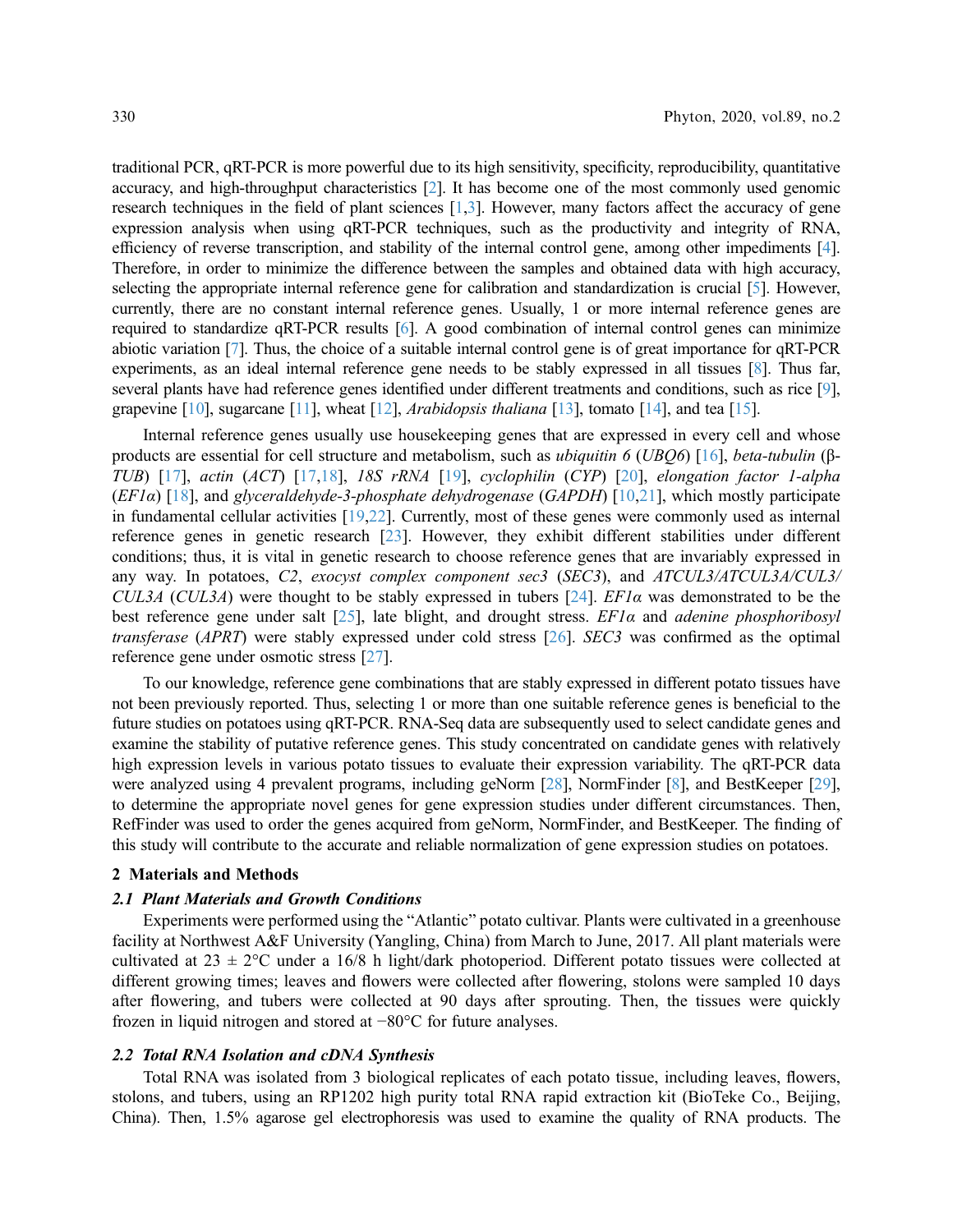concentration and quality of RNA samples were detected using a NanoDrop 2000C ultraviolet spectrophotometer (Thermo Fisher Scientific, MA, USA). First-strand cDNA was synthesized using an FSK-100 ReverTra Ace kit (Toyobo, Osaka, Japan) with the addition of 2 μg of RNA from each reaction. Finally, the cDNA solutions were diluted (1:10) with ddH2O and stored at −20°C for subsequent qRT-PCR reactions.

#### 2.3 Potential Reference Gene Selection

To ensure the correctness and reliability of potential reference gene selection, the fragments per kilobase per million reads (FPKM) values of 2 potato strains, the doubled monoploid DM1-3 (DM) and heterozygous diploid RH89-039-16 (RH), were obtained from Potato Genome Sequencing Consortium (PGSC) database. First, genes with an FPKM value >50 in all tissues of both potato strains were selected. In total, 39,000 genes were identified. Then, the average expression (AVE) and standard deviation (SD) of selected genes from various tissues were calculated. The coefficient of variation (CV) was computed as SD/AVE. Genes with CV values < 0.5 were reserved from the DM and RH strains, where DM had 151 genes and RH had 147 genes. Afterward, Venn diagrams were constructed to determine the number of overlapping genes between the DM and RH strains; 77 genes were shared between the 2 strains. Subsequently, qRT-PCR was conducted to test the expression levels of the candidate reference genes. The selected genes were further screened using geNorm and NormFinder to identify the top 10 internal reference genes [\(Fig. 1](#page-2-0)).

<span id="page-2-0"></span>

Figure 1: The workflow diagram of selecting reference genes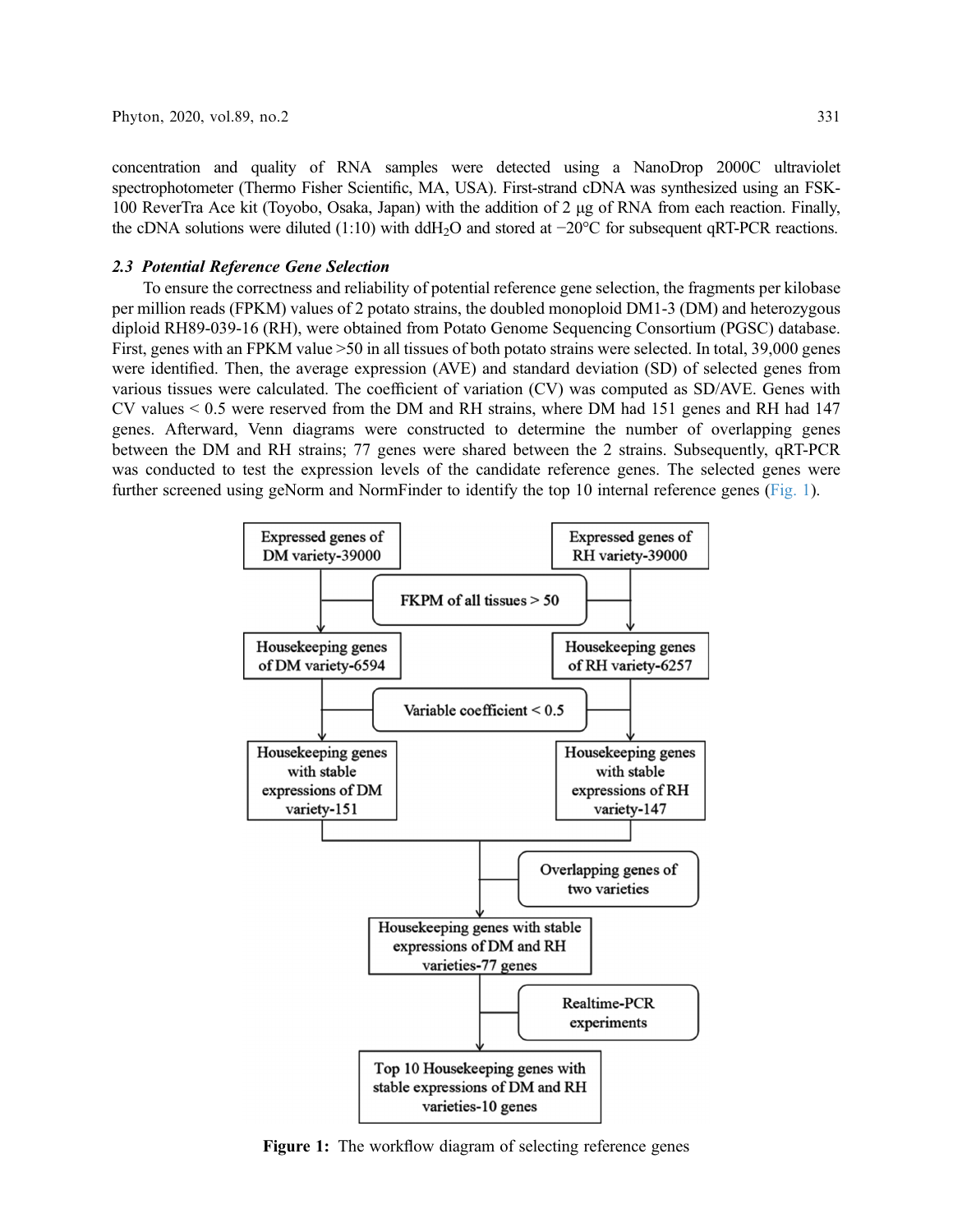#### 2.4 Primer Design and qRT-PCR

Forward and reverse primers were searched in the qPCR Primer Database [[30](#page-11-6)[,31](#page-11-7)]. A total of 66 pairs of suitable primers corresponding to 66 genes were found. For the remaining 11 genes, the Primer v6.0 program was used to design primers. The 77 selected genes and primers were synthesized by GenScript Corporation (Nanjing, China) ([Tab. S1\)](#page-12-0).

qRT-PCR experiments were conducted to estimate the expression levels of the candidate genes on 96 well plates using SYBR Green-based PCR assays, which were fulfilled using the KK4601 SYBR green mix (Kapa Biosystems, MA, USA) in a CFX96 RT-PCR machine (BioRad Laboratories, CA, USA). Experiments were conducted with at least 3 biological repeats, and each biological repeat was performed with 3 technical duplicates. Each PCR mixture (20 μL) contained 1 μL cDNA,10 μL SYBR green mix, 1 μL forward primer, 1 μL reverse primer, and 7 μL ddH<sub>2</sub>O. The PCR procedures were as follows: 95°C for 2 min, 39 cycles at 95°C for 5 s,  $60^{\circ}$ C for 30 s, and a final melting curve between  $65^{\circ}$ C and  $95^{\circ}$ C ( $\Delta 0.5^{\circ}$ C/s) [[18\]](#page-10-10).

### 2.5 Statistical Analyses

The Ct values were analyzed to obtain the stable levels and ranks of the putative reference genes in each potato tissue using geNorm [\[32](#page-11-8)], NormFinder [\[8\]](#page-10-0), and BestKeeper [[29\]](#page-11-5) algorithms. The web-based algorithm, RefFinder, which integrates these widely used computational programs, was utilized to assess a recommended comprehensive ranking, as it is convenient method for evaluating the appropriate reference genes for qRT-PCR analysis [\[27](#page-11-3)].

The geNorm program was also used to evaluate the reference genes, as it can screen any amount of internal reference genes and select 2 or more internal reference genes to form a combination that corrects the data, thereby making the relative quantification results more accurate. The  $2^{-\Delta Ct}$  ( $\Delta Ct$  = the Ct value of each gene–the lowest Ct value of all genes) was used to convert the original Ct values of different genes under different samples [[27](#page-11-3)]. Then, the obtained results were imported into the geNorm program to obtain the gene expression stability value (M). The smaller the M value, the more stable the reference gene. Thus, the gene with the largest M value was the most unstable gene. The program also calculated the paired variation values (V) of the normalization elements to assess the number of optimal internal reference genes [[32\]](#page-11-8).

The NormFinder program calculated the M value of each candidate reference gene and the V values among sample groups. However, the program only selects the most appropriate internal reference genes. The method was the same as that of geNorm [[8](#page-10-0)].

The BestKeeper program is relatively simple, as it only calculates the geometric mean (CP) of the fluorescence values obtained from qRT-PCR analyses repeated 3 times then inputs the CP value into the table. When the last CP value was input, the BestKeeper program automatically calculated the correlation coefficient (R), SD, and CV. Based on these 3 values, the stability of the reference genes was estimated [[29\]](#page-11-5).

The RefFinder program, which integrates the other 3 programs is a website tool that analyzes the stability of the reference genes by combining the results of the 3 current computing programs to obtain an integrated ranking [[33](#page-11-9)].

## 3 Results

### 3.1 Validation of Reference Genes Using geNorm and NormFinder

After performing the qRT-PCR experiments, the geNorm program was used to evaluate the expression levels of the candidate genes and obtained 14 stable putative reference genes with M values < 0.5. These genes included 40S ribosomal protein S15 (RPS15), 40S ribosomal protein S9 (RPS9), transcription factors (TFs), 60S ribosomal protein L18-2 (RPL18), 40S ribosomal protein S14 (RPS14), ribosomal protein L19 (RPL19), ubiquitin extension protein1 (UEP1), 40S ribosomal protein S28 (RPS28),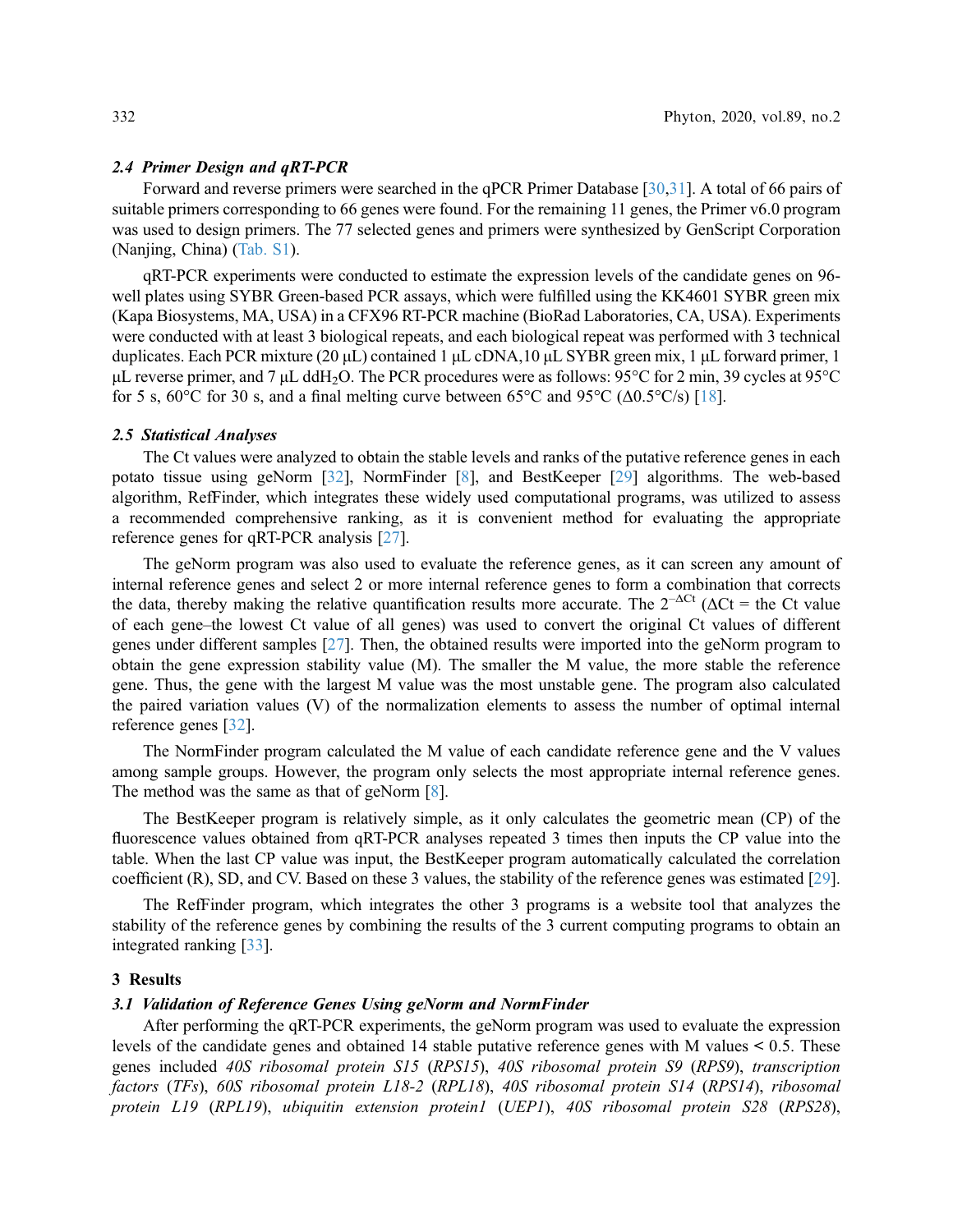calmodulin-5/6/7/8 (CAM), EF1α, 40S ribosomal protein S8 (RPS8), thioredoxin peroxidase 1 (TrxP1), actin1 (ACT1), nuclear transport factor (NTF), ADP, ATP carrier proteins mitochondrial (AACM) [\(Tab.](#page-4-0) [1](#page-4-0)). Moreover, NormFinder was used to analyze the stability values of putative genes to ensure accurate and precise results. A total of 15 genes with an M values  $\leq$  0.17 were obtained, including *RPL19*, *RPS15*, CAM, RPS9, TFs, EF1α, mRNA-the RTFL01-30-A06 clone (a predicted protein with an unknown function), NTF, AACM, TrxP1, ubiquitin (UBI), RPS8, tubulin alpha-1 chain (TUB), histone H3.3 (His-H3.3), and RPS28 ([Tab. 1](#page-4-0)). These results were obtained from the geNorm and NormFinder algorithms, which revealed that there were 10 candidate genes with high M values in both assessing systems ([Tab. 1](#page-4-0)).

<span id="page-4-0"></span>

| geNorm      |          | NormFinder  |         | Consensus   |
|-------------|----------|-------------|---------|-------------|
| Gene        | M-value  | Gene        | M-value |             |
| $RPSI5^a$   | 0.268358 | RPL19       | 0.097   | RPS15       |
| RPS9        | 0.268358 | RPS15       | 0.106   | RPS9        |
| TF          | 0.296171 | <b>CAM</b>  | 0.111   | RPL19       |
| RPL18       | 0.364888 | RPS9        | 0.117   | RRPS28      |
| RPS14       | 0.390116 | TF          | 0.123   | <b>CAM</b>  |
| RPL19       | 0.414952 | $EFI\alpha$ | 0.126   | $EFI\alpha$ |
| <b>UEP1</b> | 0.440746 | Unknown     | 0.128   | RPS8        |
| RPS28       | 0.463827 | <b>NTF</b>  | 0.129   | TrxPI       |
| <b>CAM</b>  | 0.491967 | <b>AACM</b> | 0.142   | <b>NTF</b>  |
| $EFI\alpha$ | 0.527389 | TrxPI       | 0.159   | <b>AACM</b> |
| RPS8        | 0.551129 | UBI         | 0.160   |             |
| TrxPI       | 0.569221 | RPS8        | 0.162   |             |
| <b>ACT1</b> | 0.584119 | <b>TUB</b>  | 0.162   |             |
| NTF         | 0.59835  | $His-H3.3$  | 0.164   |             |
| <i>AACM</i> | 0.61186  | RPS28       | 0.167   |             |

Table 1: Stability of reference genes tested by geNorm and NormFinder

a Gene descriptions are as follows: RPS15 (40S ribosomal protein S15); RPS9 (40S ribosomal protein S9); TF (transcription factor); RPL18 (60S ribosomal protein L18-2); RPS14 (40S ribosomal protein S14); RPL19 (Ribosomal protein L19); UEP1 (Ubiquitin extension protein 1); RPS28 (40S ribosomal protein S28); CAM (Calmodulin-5/6/7/8); EF1α (Elongation factor 1 alpha); RPS8 (40S ribosomal protein S8); TrxP1 (Thioredoxin peroxidase 1); ACT1 (Actin1); NTF (Nuclear transport factor); AACM (ADP, ATP carrier protein, mitochondrial); Unknown (mRNA, clone: RTFL01-30-A06); UBI (Ubiquitin); TUB (Tubulin alpha-1 chain); His-H3.3 (Histone H3.3).

# 3.2 Expression Profiles of the Reference Genes

The average Ct values of the 10 putative reference genes from different samples are summarized ([Fig. 2\)](#page-5-0). These results indicated that the average Ct values of all candidate genes varied from 20 to 27. The Ct values of EF1α and RPS28 were the lowest, ranging from 20.04 to 22.41 and 20.31 to 24.42, respectively, indicating that the expression abundances of these 2 genes were the highest. NTF had the highest Ct value, ranging from 22.67 to 25.28, indicating that it had the lowest expression abundance. Thus, it was concluded that the changes and differences in the mean Ct values were related to the M values of different genes. Interestingly, the same gene had different M values in different tissues. Thus, it is clearly vitally to select stable candidate reference genes for the data normalization in different tissues.

The line across the box represents the median values. Whiskers indicate the maximum and minimum values, respectively. The box represents the 25th and 75th percentiles.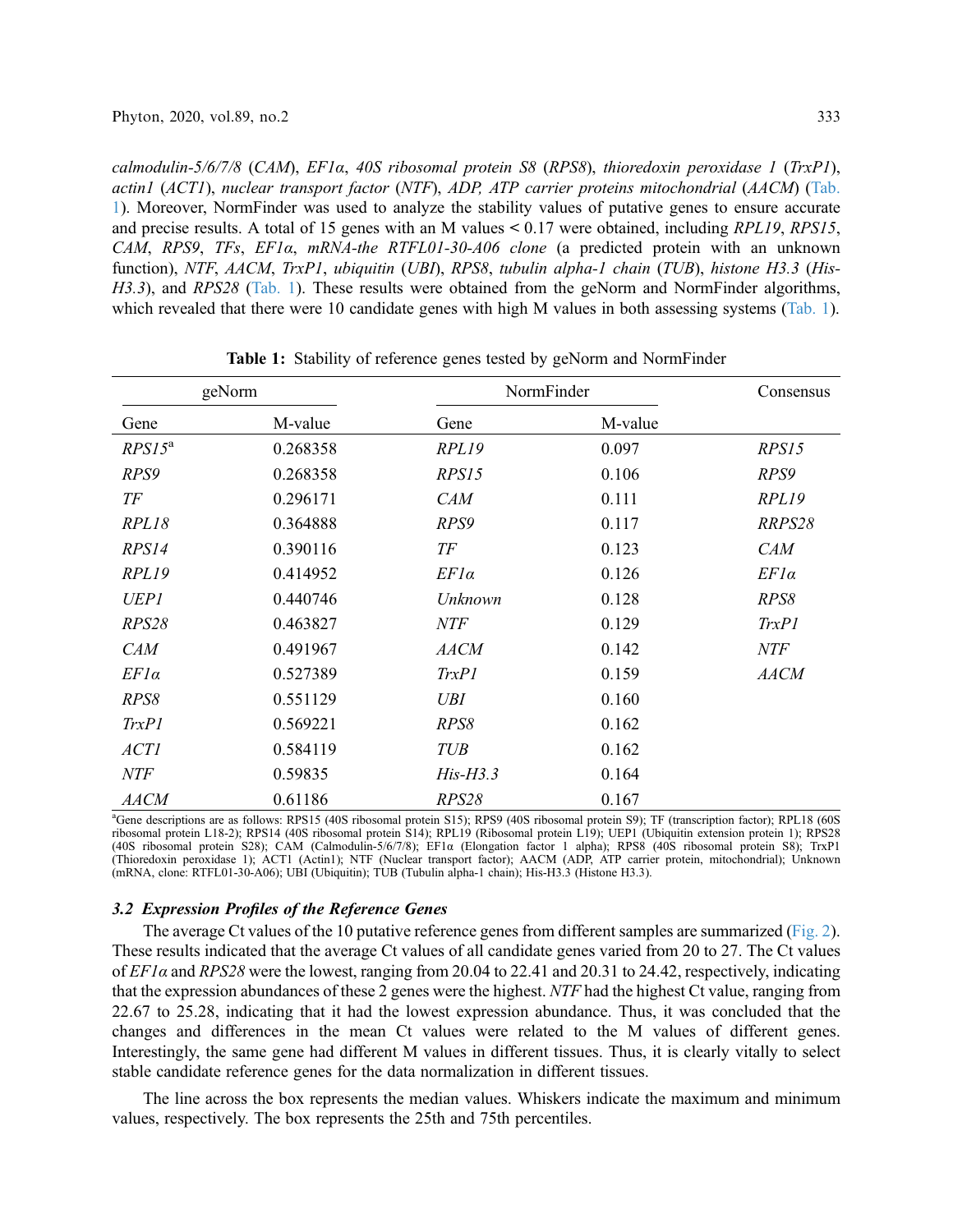<span id="page-5-0"></span>

Figure 2: Average Ct values represent RNA transcription levels of reference genes

### 3.3 geNorm Analysis

The 10 putative reference genes were evaluated to obtain M values using the geNorm program, which corrects multiple internal reference genes [\[28](#page-11-4)]. The average M values were computed by Ct-converted data. According to the selection principles of the geNorm program, the candidate gene will be regarded as a stable reference gene if M value < 1.5. Genes with the lower M values represent a more stable expression. Results revealed that the M values of the 10 internal reference genes were all < 0.65, much less than the standard 1.5 threshold, indicating that they were relatively stable. Among these genes, RPS28 was the least stable, and the combination of RPS15 and RPS9 was the best gene combination, and both genes were stably expressed. The remaining 7 candidate genes' M values were located between these 2 genes [\(Fig. 3](#page-5-1)).

<span id="page-5-1"></span>The results revealed that there was more than 1 internal reference gene, which may be a combination of multiple genes depending on the V values [\[32](#page-11-8)]. According to the fundamental concept, it is not necessary to



Figure 3: Average expression stability (M) and ranking order of 10 reference genes by geNorm program analysis

add extra genes for reliable normalization unless the value of  $Vn/n + 1$  is  $> 0.15$ . In this study, V2/3 indicated the lowest pairwise variation was  $0.093$ , which was  $\leq 0.15$ ; thus, for the optimal internal reference genes, 2 should be selected without appending additional genes to normalize accurate results [\(Fig. 4](#page-6-0)).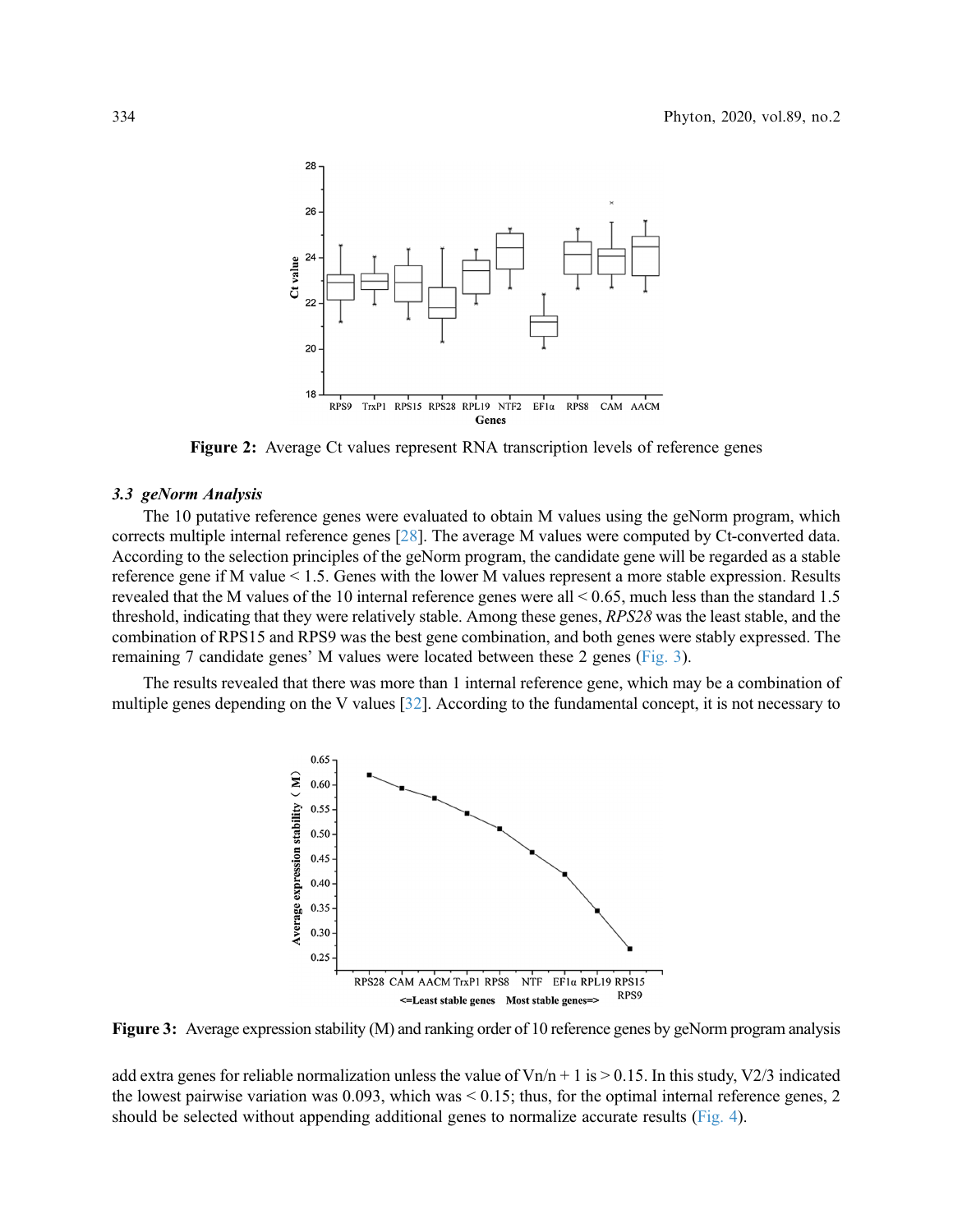<span id="page-6-0"></span>

Figure 4: Pairwise variation (V) for the optimal number of candidate genes by geNorm software

#### 3.4 NormFinder Analysis

The M values of all 10 candidate reference genes were analyzed using the NormFinder program, which can compare the expression differences of putative reference genes. Additionally, it can calculate the variation between sample groups, but it can only select the most appropriate candidate reference gene [[34](#page-11-10)]. Based on the results, the reference gene with the lowest M value was regarded as the most stable reference gene. RPL19 had the lowest M value and was ranked first for expression stability. CAM ranked second, and  $EFI\alpha$  ranked third. TrxP1 was the most unstable gene with the largest M value ([Fig. 5](#page-6-1)). It is worth noting that RPL19 was ranked second by the geNorm program, indicating that there were some differences between the 2 programs.

<span id="page-6-1"></span>

Figure 5: Expression stability value of ten candidate genes by NormFinder analysis

### 3.5 BestKeeper Analysis

BestKeeper is an excel program used for analyzing candidate reference gene expression variation. It is used to compare acceptable internal reference genes and identify the expression degree of interesting genes. However, it could only calculate the expression level of 10 reference genes and 10 target genes, which amounted to 100 sample groups. Afterwards, the R, SD, and CV values between each gene were obtained. The larger the R value and the smaller the SD and CV, the better the stability of the internal reference gene. However, when  $SD > 1$ , it indicates that the reference gene is unstable. The SD of the 10 selected genes were all  $\leq 1$  [\(Tab. 2](#page-7-0)); thus, they were considered acceptable internal reference genes. The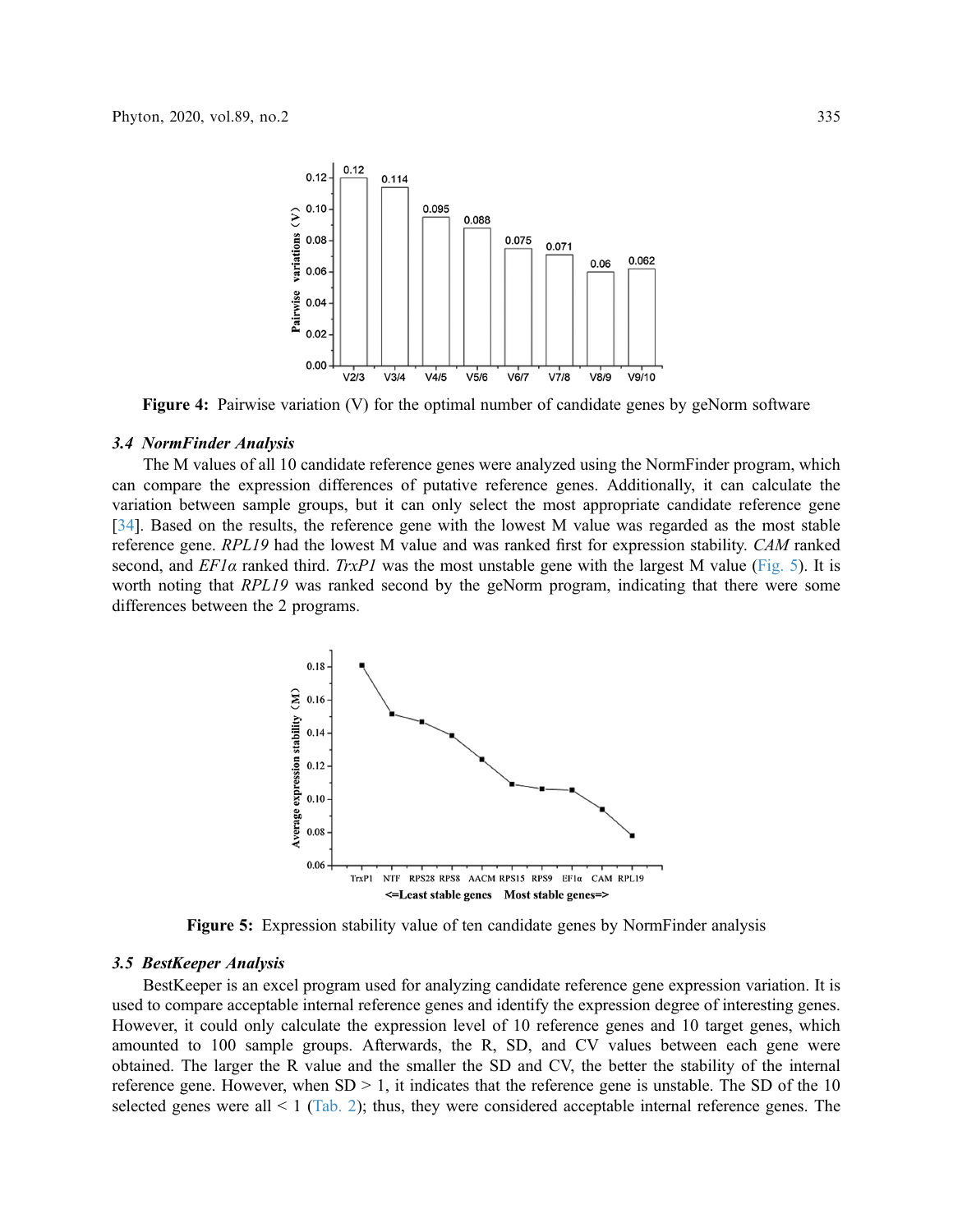<span id="page-7-0"></span>

|                   | TrxPI | $EF1\alpha$             | RPS8              | RPL19       | <i>CAM</i> | NTF               | RPS9                    | RPS15 | AACM  | RPS28 |
|-------------------|-------|-------------------------|-------------------|-------------|------------|-------------------|-------------------------|-------|-------|-------|
| Geo Mean [CP]     |       | 22.92 21.06 24.06 23.23 |                   |             |            | 24.12 24.25 22.84 |                         | 22.86 | 24.23 | 22.02 |
| Ar Mean [CP]      | 22.93 | 21.07                   |                   | 24.07 23.24 |            |                   | 24.14 24.26 22.86 22.88 |       | 24.25 | 22.04 |
| Min [CP]          | 21.96 |                         | 20.05 22.65 21.99 |             | 22.70      | 22.67             | 21.20                   | 21.32 | 22.53 | 20.32 |
| Max [CP]          | 24.05 | 22.41                   | 25.27             | 24.36       | 26.41      |                   | 25.28 24.55 24.38       |       | 25.62 | 24.42 |
| $SD$ [ $\pm CP$ ] | 0.44  | 0.53                    | 0.69              | 0.69        | 0.75       | 0.80              | 0.76                    | 0.78  | 0.85  | 0.85  |
| $CV$ [% $CP$ ]    | 1.93  | 2.51                    | 2.86              | 2.96        | 3.12       | 3.28              | 3.34                    | 3.42  | 3.49  | 3.85  |
| R                 | 0.81  | 0.86                    | 0.84              | 0.97        | 0.89       | 0.87              | 0.95                    | 0.96  | 0.87  | 0.87  |

Table 2: Expression stability values of ten candidate genes by BestKeeper analysis

Geo Mean: Geometric mean; Ar Mean: Arithmetic mean; CP: Confidence parameter; SD: Standard deviation; CV: Coefficient of variation; R: the pairwise correlation; coefficient, n = 18.

ranking order was as follows:  $TrxPI > EF1\alpha > RPS8 > RPL19 > CAM > NTF > RPS15 > AACM > RPS28$ . Therefore, the least stable gene was RPS28, while the most stable gene was TrxP1.

### 3.6 RefFinder Analysis

<span id="page-7-1"></span>RefFinder is an online analytical tool that integrates the existing Delta Ct, geNorm, NormFinder, and BestKeeper analytical procedures. By computing the geometric mean of the stable value weights, a comprehensive ranking of each internal reference gene was obtained. The results of RefFinder program are provided ([Fig. 6\)](#page-7-1). The ranking in descending order was as follows:  $RPL19 > RPS15 >$  $RPS9 > EFla > TrxPI > RPS8 > NTF > CAM > AACM > RPS28$ . Therefore,  $RPL19$  was the most suitable gene, matching the results of NormFinder. In contrast, RPS28 was the least stable gene.



Figure 6: Expression stability values (M) of candidate genes by RefFinder analysis

### 4 Discussion

In the qRT-PCR analyses, the stability of the same reference gene in the same species under different experimental conditions may differ considerably. The stability of reference genes is an important precondition for gene expression research  $[2,8,35]$  $[2,8,35]$  $[2,8,35]$  $[2,8,35]$  $[2,8,35]$ . Notably, various tissues in the same species may require different internal reference genes. For instance, ACT was the most stable reference gene in different tissues of eucalyptus tereticornis. However, in leaf and internode tissues, *cellulose synthase*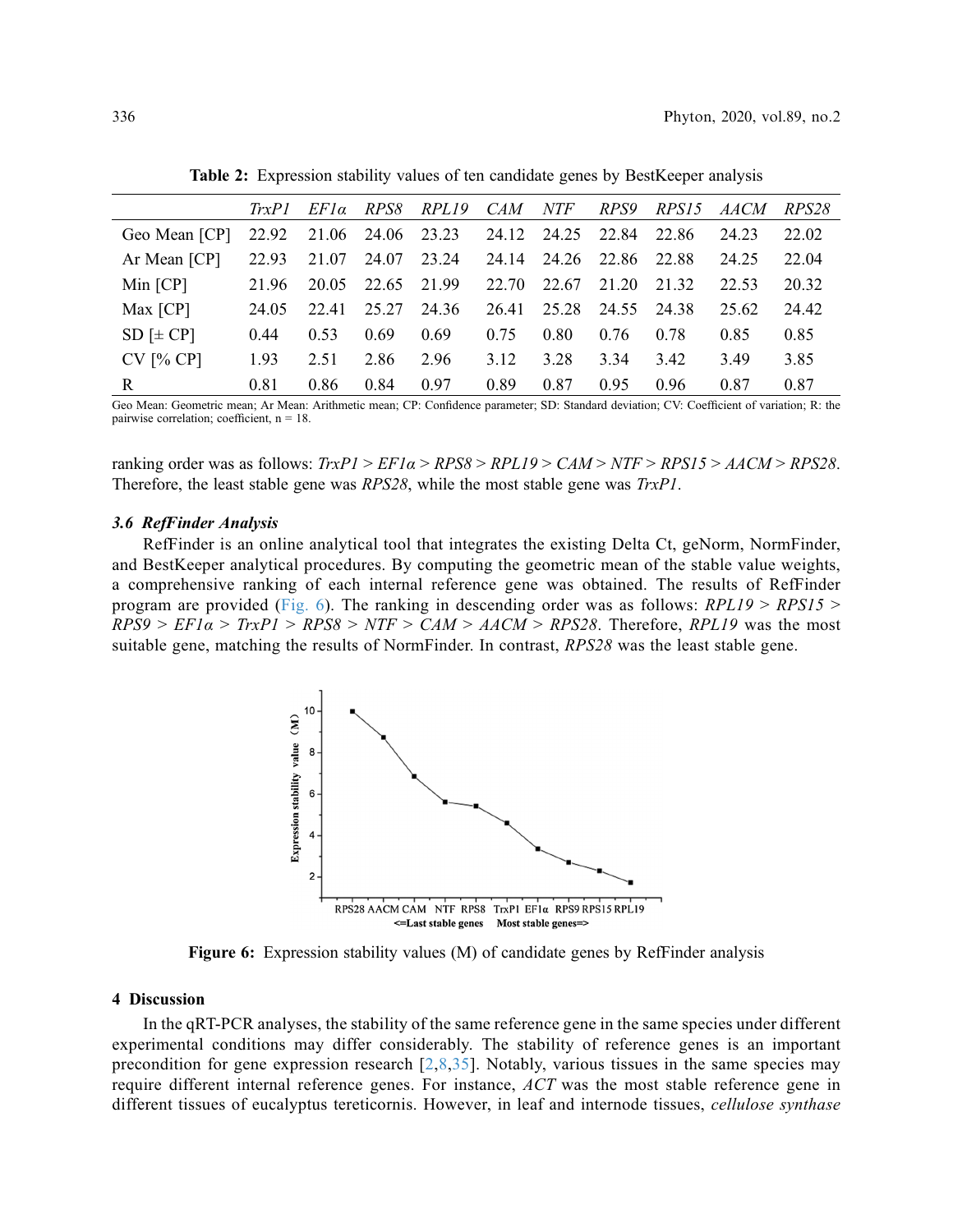4 (CesA4), cellulose synthase 5 (CesA5), and cellulose synthase 6 (CesA6) were the most stable reference genes but they were unstable in growing and mature xylem tissues [[36](#page-11-12)].

Unlike conventional verification experiments for internal reference genes, this study did not directly select commonly used housekeeping genes as experimental genes. Instead, the FPKM algorithm was used to calculate gene expression stability in the transcriptome data of various potato tissues [[37](#page-11-13)]. Based on the transcriptome data, genes were relatively, moderately, or highly expressed in the DM and RH strains. According to the CVs, the genes of DM and RH were screened separately.

The screened genes were considered putative reference genes for qRT-PCR experimental validation and the stabilities of their expression were analyzed using 4 common internal reference gene analysis programs, NormFinder, geNorm, BestKeeper, and RefFinder. NormFinder, geNorm, and BestKeeper are 3 programs that analyze putative reference genes based on different algorithms to select a suitable internal reference gene for expression studies under different experimental conditions. NormFinder and geNorm process data by using the  $2^{-\Delta Ct}$  method to convert the original Ct values of different genes from different samples. Moreover, geNorm, also selects the best number of genes based on V values. According to previous studies, the number of internal reference genes should be based on the  $V_n/n + 1$  formula. If only 1 internal reference gene is selected, it may cause errors in the experimental results [[6](#page-9-5)]. Although NormFinder can compare the expression differences of candidate internal reference genes and calculate the variation between sample groups, this program can only select the most suitable internal reference gene [\[34\]](#page-11-10). BestKeeper implemented calculations directly using the Ct values obtained from the qRT-PCR analyses, which were different from geNorm and NormFinder [\[29\]](#page-11-5). Although previous studies have shown that different analytical methods can produce the same results [[38\]](#page-11-14), the results of the analysis are not always the same [[27,](#page-11-3)[39](#page-11-15),[40](#page-11-16)], which may be because the stability of gene expression was based on different foundations. Therefore, based on the differences in the results obtained by different analytical algorithms in this study, the web-based tool RefFinder, was used to comprehensively evaluate and screen ideal internal reference genes to ensure accuracy and dependability.

The 4 programs used in this study have been widely used for selecting internal reference genes in plants, animals and microorganisms [[40](#page-11-16)]. In this study, it was not always appropriate to select  $EFla$  as the reference gene in the qRT-PCR. Based on the results, although  $EFI\alpha$  ranked in the top 5 genes based on the 4 programs, it was not always ranked first, indicating that it was not the most appropriate internal reference gene. geNorm revealed that 2 genes, RPS15 and RPS9, were stably expressed in potato leaves, flowers, stolons, and tubers. Based on the V values, the appropriate number of reference genes was 2. The NormFinder results revealed that the best gene combination was RPL19 and CAM. BestKeeper determined that the 2 most stably expressed genes in the 4 tissues were TrxP1 and EF1a. Based on the RefFinder analysis, RPL19 and RPS15 were the most stable reference genes in the potato tissues. It should be noted that the integrated results obtained by these different analysis methods were different from one another. However, based on a comprehensive analysis of the 4 programs, RPL19 and  $EFA$  were better than the other genes under different analyses and ranked in the top 4 genes in all 4 programs [\(Tab. 3\)](#page-9-7). Previous studies have suggested that when performing gene expression analyses, compared to using a single reference gene to normalize the expression value of target genes, selecting 2 or more internal reference genes is conducive to obtaining accurate and reliable results [[19\]](#page-10-11). Therefore, based on the findings of this study,  $RPL19$  and  $EFI\alpha$  are recommended as internal reference genes for the future qRT-PCR analyses on potato tissues.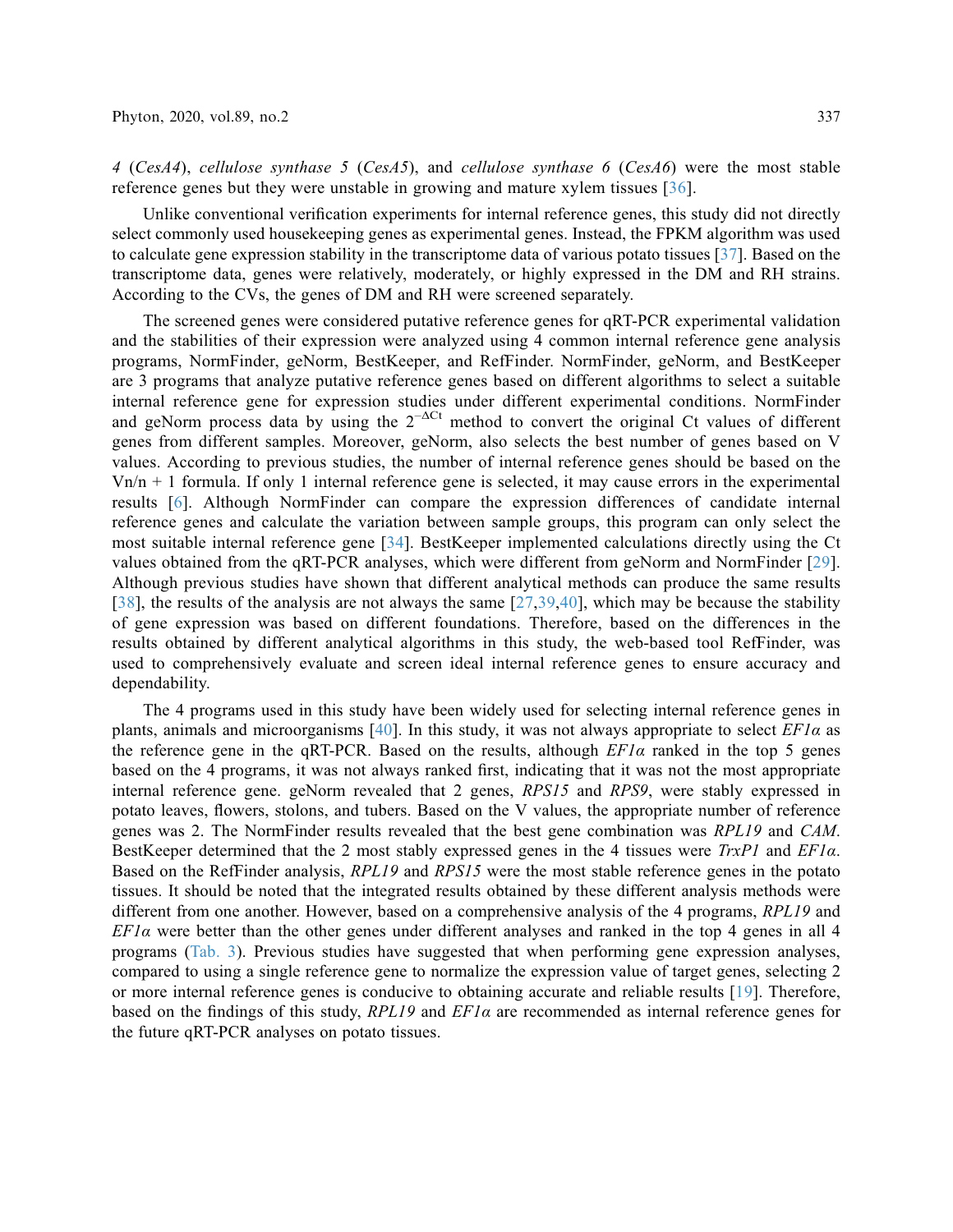<span id="page-9-7"></span>

| Ranking | geNorm      | NormFinder  | <b>BestKeeper</b> | RefFinder   |
|---------|-------------|-------------|-------------------|-------------|
|         | $RPSI5^a$   | RPL19       | TrxPI             | RPL19       |
| 2       | RPS9        | <b>CAM</b>  | $EF1\alpha$       | RPS15       |
| 3       | RPL19       | $EF1\alpha$ | RPS8              | RPS9        |
| 4       | $EFI\alpha$ | RPS9        | RPL19             | $EFI\alpha$ |
| 5       | <b>NTF</b>  | RPS15       | <b>CAM</b>        | TrxPI       |
| 6       | RPS8        | <i>AACM</i> | <b>NTF</b>        | RPS8        |
|         | TrxPI       | RPS8        | RPS9              | <b>NTF</b>  |
| 8       | <b>AACM</b> | RPS28       | RPS15             | <b>CAM</b>  |
| 9       | <b>CAM</b>  | <b>NTF</b>  | <b>AACM</b>       | <b>AACM</b> |
| 10      | RPS28       | TrxPI       | RPS28             | RPS28       |

Table 3: Ranking of 10 reference genes calculated using all four software

<sup>a</sup>The expression value of RPS15 and RPS9 were the same, so they both ranked first.

# 5 Conclusions

In this study, the stability of reference genes in various potato tissues were analyzed, and Ribosomal protein L19 (RPL19) and Elongation factor 1-alpha ( $EFi\alpha$ ) were selected to normalize the gene expression results of qRT-PCR on potato tissues. It provides suitable internal reference genes for the future research of potato and also lays indirect foundation for the study of potato genetics.

Acknowledgement: We thank the members of Dr. Chen's lab in Northwest Agriculture & Forestry University for providing technical laboratory advice. We thank LetPub for its linguistic assistance during the preparation of this manuscript.

Funding Statement: The author(s) received no specific funding for this study.

Conflicts of Interest: The authors declare that they have no conflicts of interest to report regarding the present study.

### References

- <span id="page-9-0"></span>1. Bennett, J., Hondred, D., Register, J. C. (2015). Keeping qRT-PCR rigorous and biologically relevant. Plant Cell Reports, 34(1), 1–3. DOI [10.1007/s00299-014-1692-6](http://dx.doi.org/10.1007/s00299-014-1692-6).
- <span id="page-9-1"></span>2. Huggett, J., Dheda, K., Bustin, S., Zumla, A. (2005). Real-time RT-PCR normalisation; strategies and considerations. Genes & Immunity, 6(4), 279–284. DOI [10.1038/sj.gene.6364190.](http://dx.doi.org/10.1038/sj.gene.6364190)
- <span id="page-9-2"></span>3. Gachon, C., Mingam, A., Charrier, B. (2004). Real-time PCR, what relevance to plant studies? Journal of Experimental Botany, 55(402), 1445–1454. DOI [10.1093/jxb/erh181.](http://dx.doi.org/10.1093/jxb/erh181)
- <span id="page-9-3"></span>4. Fleige, S., Pfaffl, M. W. (2006). RNA integrity and the effect on the real-time qRT-PCR performance. Molecular Aspects of Medicine, 27(2-3), 126–139. DOI [10.1016/j.mam.2005.12.003](http://dx.doi.org/10.1016/j.mam.2005.12.003).
- <span id="page-9-4"></span>5. Quackenbush, J. (2002). Microarray data normalization and transformation. Nature Genetics, 32(S4), 496–501. DOI [10.1038/ng1032](http://dx.doi.org/10.1038/ng1032).
- <span id="page-9-5"></span>6. Udvardi, M. K., Czechowski, T., Scheible, W. R. (2008). Eleven golden rules of quantitative RT-PCR. Plant Cell, 20(7), 1736–1737. DOI [10.1105/tpc.108.061143.](http://dx.doi.org/10.1105/tpc.108.061143)
- <span id="page-9-6"></span>7. Gutierrez, L., Mauriat, M., Pelloux, J., Bellini, C., Van Wuytswinkel, O. (2008). Towards a systematic validation of references in real-time RT-PCR. Plant Cell, 20(7), 1734–1735. DOI [10.1105/tpc.108.059774.](http://dx.doi.org/10.1105/tpc.108.059774)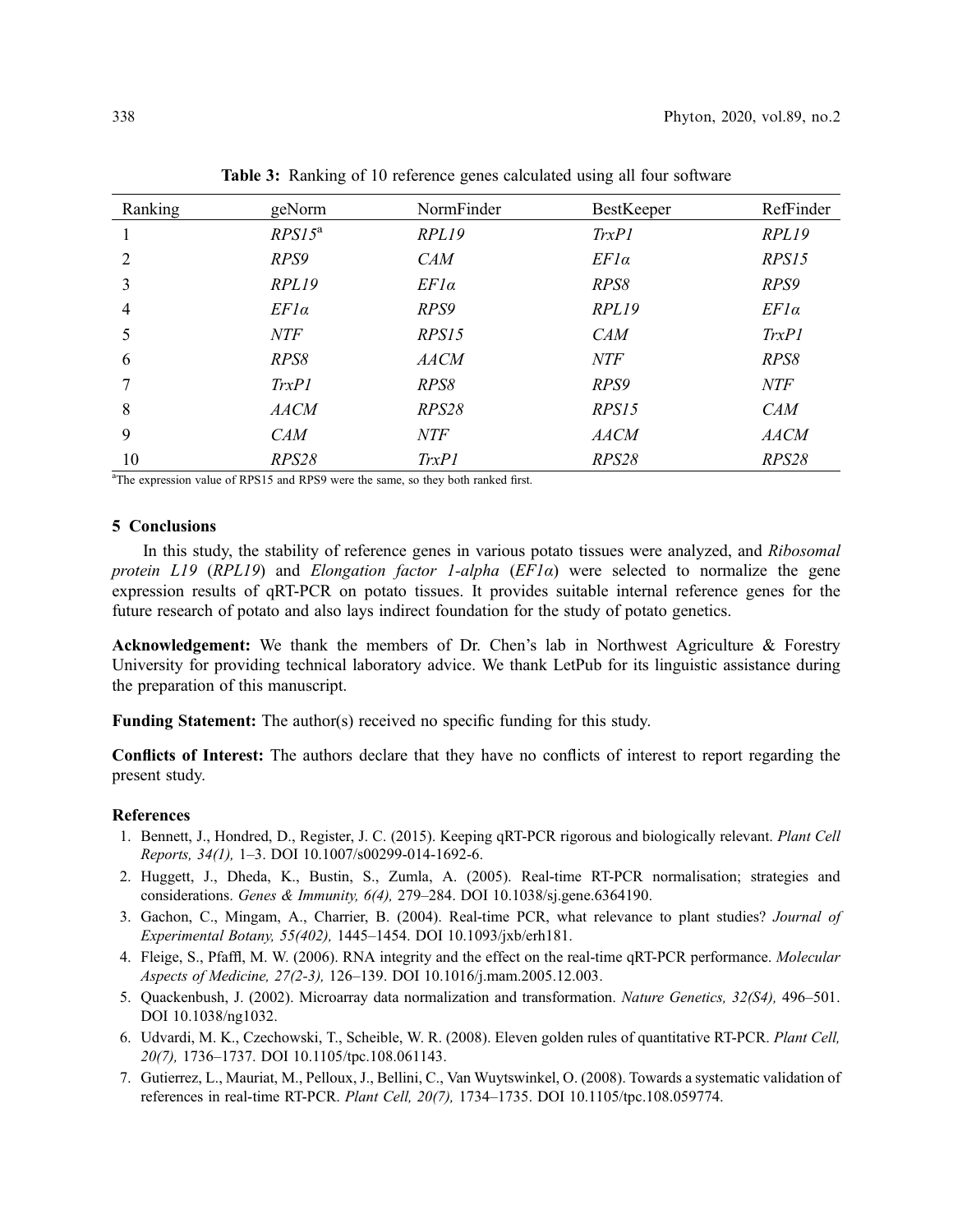- <span id="page-10-0"></span>8. Andersen, C. L., Jensen, J. L., Orntoft, T. F. (2004). Normalization of real-time quantitative reverse transcription-PCR data, a model-based variance estimation approach to identify genes suited for normalization, applied to bladder and colon cancer data sets. Cancer Research, 64(15), 5245–5250. DOI [10.1158/0008-5472.CAN-04-0496](http://dx.doi.org/10.1158/0008-5472.CAN-04-0496).
- <span id="page-10-1"></span>9. Bevitori, R., Oliveira, M. B., Grossi-de-Sa, M. F., Lanna, A. C., da Silveira, R. D. et al. (2014). Selection of optimized candidate reference genes for qRT-PCR normalization in rice (Oryza sativa L.) during Magnaporthe oryzae infection and drought. Genetics and Molecular Research, 13(4), 9795–9805. DOI [10.4238/2014.](http://dx.doi.org/10.4238/2014.November.27.7) [November.27.7.](http://dx.doi.org/10.4238/2014.November.27.7)
- <span id="page-10-2"></span>10. Luo, M., Gao, Z., Li, H., Li, Q., Zhang, C. et al. (2018). Selection of reference genes for miRNA qRT-PCR under abiotic stress in grapevine. Scientific Reports, 8(1), 4444. DOI [10.1038/s41598-018-22743-6](http://dx.doi.org/10.1038/s41598-018-22743-6).
- <span id="page-10-3"></span>11. Dai, T. M., Lu, Z. C., Liu, W. X., Wan, F. H. (2017). Selection and validation of reference genes for qRT-PCR analysis during biological invasions: the thermal adaptability of *Bemisia tabaci* MED. PLoS One, 12(3), e0173821. DOI [10.1371/journal.pone.0173821.](http://dx.doi.org/10.1371/journal.pone.0173821)
- <span id="page-10-4"></span>12. Lekshmy, S., Jha, S. K. (2017). Selection of reference genes suitable for qRT-PCR expression profiling of biotic stress, nutrient deficiency and plant hormone responsive genes in bread wheat. Indian Journal of Plant Physiology, 22(1), 101–106. DOI [10.1007/s40502-017-0282-3.](http://dx.doi.org/10.1007/s40502-017-0282-3)
- <span id="page-10-5"></span>13. Remans, T., Smeets, K., Opdenakker, K., Mathijsen, D., Vangronsveld, J. et al. (2008). Normalisation of real-time RT-PCR gene expression measurements in Arabidopsis thaliana exposed to increased metal concentrations. Planta, 227(6), 1343–1349. DOI [10.1007/s00425-008-0706-4.](http://dx.doi.org/10.1007/s00425-008-0706-4)
- <span id="page-10-6"></span>14. Cheng, Y., Bian, W., Pang, X., Yu, J., Ahammed, G. J. et al. (2017). Genome-wide identification and evaluation of reference genes for quantitative RT-PCR analysis during tomato fruit development. Frontiers in Plant Science, 8, 1440. DOI [10.3389/fpls.2017.01440](http://dx.doi.org/10.3389/fpls.2017.01440).
- <span id="page-10-7"></span>15. Wu, Z. J., Tian, C., Jiang, Q., Li, X. H., Zhuang, J. (2016). Selection of suitable reference genes for qRT-PCR normalization during leaf development and hormonal stimuli in tea plant (Camellia sinensis). Scientific Reports, 6(1), 19748. DOI [10.1038/srep19748](http://dx.doi.org/10.1038/srep19748).
- <span id="page-10-8"></span>16. Gimeno, J., Eattock, N., Van Deynze, A., Blumwald, E. (2014). Selection and validation of reference genes for gene expression analysis in switchgrass (*Panicum virgatum*) using quantitative real-time RT-PCR. *PLoS One*, 9 (3), e91474. DOI [10.1371/journal.pone.0091474](http://dx.doi.org/10.1371/journal.pone.0091474).
- <span id="page-10-9"></span>17. Yang, Z. M., Chen, Y., Hu, B. Y., Tan, Z. Q., Huang, B. T. (2015). Identification and validation of reference genes for quantification of target gene expression with quantitative real-time PCR for tall fescue under four abiotic stresses. PLoS One, 10(3), e0119569. DOI [10.1371/journal.pone.0119569.](http://dx.doi.org/10.1371/journal.pone.0119569)
- <span id="page-10-10"></span>18. Zhang, C., Fu, J. X., Wang, Y. G., Bao, Z. Y., Zhao, H. B. (2015). Identification of suitable reference genes for gene expression normalization in the quantitative real-time PCR analysis of sweet osmanthus (Osmanthus fragrans Lour.). PLoS One, 10(8), e0136355. DOI [10.1371/journal.pone.0136355.](http://dx.doi.org/10.1371/journal.pone.0136355)
- <span id="page-10-11"></span>19. Czechowski, T., Stitt, M., Altmann, T., Udvardi, M. K., Scheible, W. R. (2005). Genome-wide identification and testing of superior reference genes for transcript normalization in Arabidopsis. Plant Physiology, 139(1), 5–17. DOI [10.1104/pp.105.063743.](http://dx.doi.org/10.1104/pp.105.063743)
- <span id="page-10-12"></span>20. Kenny, J. R., Chen, L., McGinnity, D. F., Grime, K., Shakesheff, K. M. et al. (2008). Efficient assessment of the utility of immortalized Fa2N-4 cells for cytochrome P450 (CYP) induction studies using multiplex quantitative reverse transcriptase-polymerase chain reaction (qRT-PCR) and substrate cassette methodologies. Xenobiotica, 38(12), 1500–1517. DOI [10.1080/00498250802495846](http://dx.doi.org/10.1080/00498250802495846).
- <span id="page-10-13"></span>21. Alessandra, L., Luca, P., Adriano, M. (2010). Differential gene expression in kernels and silks of maize lines with contrasting levels of ear rot resistance after Fusarium verticillioides infection. Journal of Plant Physiology, 167 (16), 1398–1406. DOI [10.1016/j.jplph.2010.05.015](http://dx.doi.org/10.1016/j.jplph.2010.05.015).
- <span id="page-10-14"></span>22. Guenin, S., Mauriat, M., Pelloux, J., Van Wuytswinkel, O., Bellini, C. et al. (2009). Normalization of qRT-PCR data, the necessity of adopting a systematic, experimental conditions-specific, validation of references. Journal of Experimental Botany, 60(2), 487–493. DOI [10.1093/jxb/ern305](http://dx.doi.org/10.1093/jxb/ern305).
- <span id="page-10-15"></span>23. Brunner, A. M., Yakovlev, I. A., Strauss, S. H. (2004). Validating internal controls for quantitative plant gene expression studies. BMC Plant Biology, 4(1), 14. DOI [10.1186/1471-2229-4-14.](http://dx.doi.org/10.1186/1471-2229-4-14)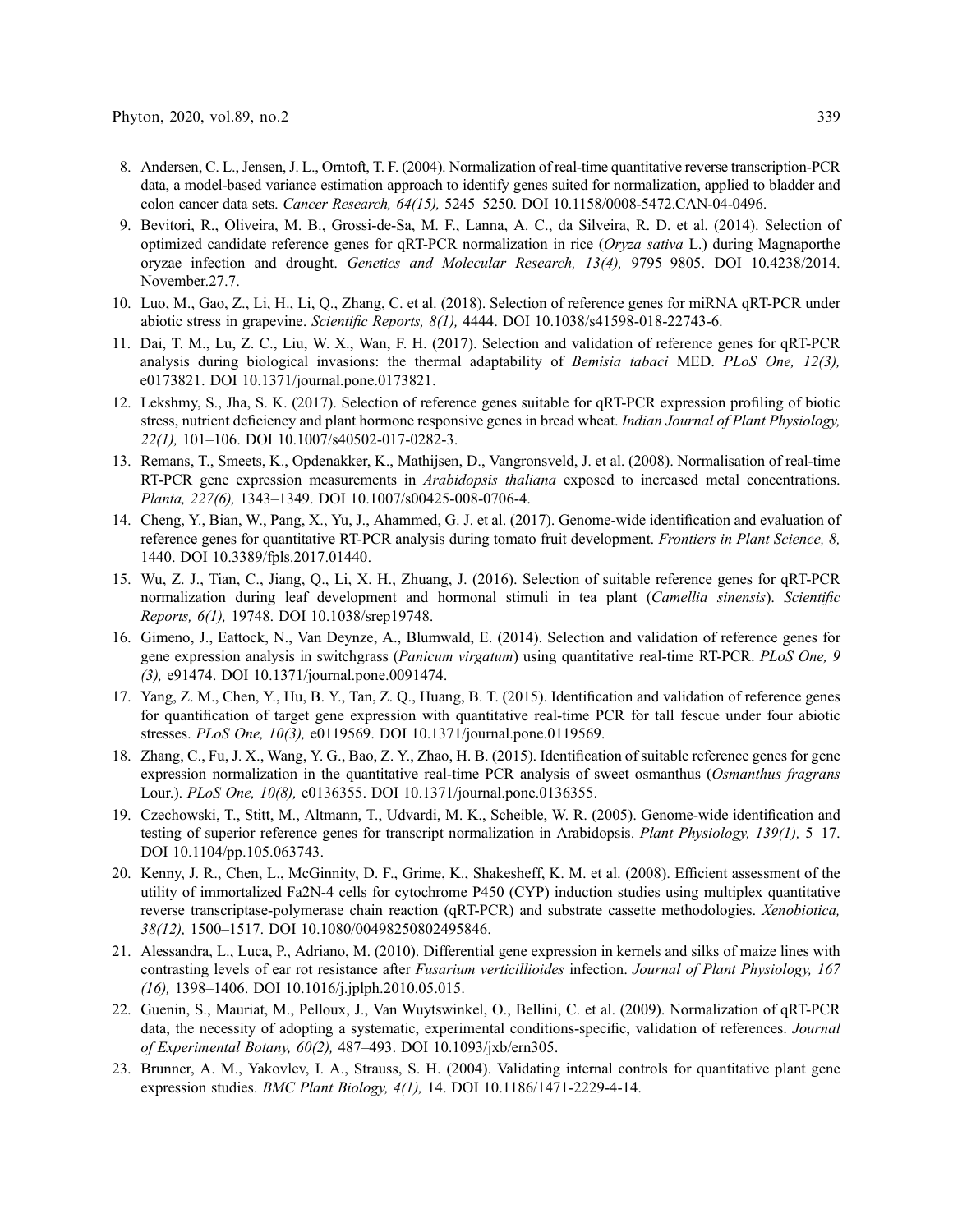- <span id="page-11-0"></span>24. Mariot, R. F., de Oliveira, L. A., Voorhuijzen, M. M., Staats, M., Hutten, R. C. B. et al. (2015). Selection of reference genes for transcriptional analysis of edible tubers of potato (Solanum tuberosum L.). PLoS One, 10 (4), e0120854. DOI [10.1371/journal.pone.0120854](http://dx.doi.org/10.1371/journal.pone.0120854).
- <span id="page-11-1"></span>25. Nicot, N., Hausman, J. F., Hoffmann, L., Evers, D. (2005). Housekeeping gene selection for real-time RT-PCR normalization in potato during biotic and abiotic stress. Journal of Experimental Botany, 56(421), 2907–2914. DOI [10.1093/jxb/eri285.](http://dx.doi.org/10.1093/jxb/eri285)
- <span id="page-11-2"></span>26. Lopez-Pardo R., Ruiz de Galarreta J. I., Ritter E. (2013). Selection of housekeeping genes for qRT-PCR analysis in potato tubers under cold stress. Molecular Breeding, 31(1), 39–45. DOI [10.1007/s11032-012-9766-z](http://dx.doi.org/10.1007/s11032-012-9766-z).
- <span id="page-11-3"></span>27. Tang, X., Zhang, N., Si, H., Calderon-Urrea, A. (2017). Selection and validation of reference genes for RT-qPCR analysis in potato under abiotic stress. Plant Methods, 13(1), 85. DOI [10.1186/s13007-017-0238-7.](http://dx.doi.org/10.1186/s13007-017-0238-7)
- <span id="page-11-4"></span>28. Kidd, M., Nadler, B., Mane, S., Eick, G., Malfertheiner, M. et al. (2007). GeneChip, geNorm, and gastrointestinal tumors, novel reference genes for real-time PCR. Physiological Genomics, 30(3), 363-370. DOI [10.1152/](http://dx.doi.org/10.1152/physiolgenomics.00251.2006) [physiolgenomics.00251.2006.](http://dx.doi.org/10.1152/physiolgenomics.00251.2006)
- <span id="page-11-5"></span>29. Pfaffl, M. W., Tichopad, A., Prgomet, C., Neuvians, T. P. (2004). Determination of stable housekeeping genes, differentially regulated target genes and sample integrity, BestKeeper-Excel-based tool using pair-wise correlations. Biotechnology Letters, 26(6), 509–515. DOI [10.1023/B:BILE.0000019559.84305.47](http://dx.doi.org/10.1023/B:BILE.0000019559.84305.47).
- <span id="page-11-6"></span>30. Lu, K., Li, T., He, J., Chang, W., Zhang, R. et al. (2018). qPrimerDB, a thermodynamics-based gene-specific qPCR primer database for 147 organisms. Nucleic Acids Research, 46(D1), D1229-D1236. DOI [10.1093/nar/gkx725.](http://dx.doi.org/10.1093/nar/gkx725)
- <span id="page-11-7"></span>31. Sang, J., Wang, Z., Li, M., Cao, J., Niu, G. et al. (2018). ICG, a wiki-driven knowledgebase of internal control genes for RT-qPCR normalization. Nucleic Acids Research, 46(D1), D121–D126. DOI [10.1093/nar/gkx875.](http://dx.doi.org/10.1093/nar/gkx875)
- <span id="page-11-8"></span>32. Vandesompele, J., De Preter, K., Pattyn, F., Poppe, B., Van Roy, N. et al. (2002). Accurate normalization of realtime quantitative RT-PCR data by geometric averaging of multiple internal control genes. Genome Biology, 3(7), research0034.0031. DOI [10.1186/gb-2002-3-7-research0034](http://dx.doi.org/10.1186/gb-2002-3-7-research0034).
- <span id="page-11-9"></span>33. Chen, Y., Hu, B., Tan, Z., Liu, J., Yang, Z. et al. (2015). Selection of reference genes for quantitative real-time PCR normalization in creeping bentgrass involved in four abiotic stresses. Plant Cell Reports, 34(10), 1825–1834. DOI [10.1007/s00299-015-1830-9.](http://dx.doi.org/10.1007/s00299-015-1830-9)
- <span id="page-11-10"></span>34. Perez, S., Royo, L. J., Astudillo, A., Escudero, D., Alvarez, F. et al. (2007). Identifying the most suitable endogenous control for determining gene expression in hearts from organ donors. BMC Molecular Biology, 8 (1), 114. DOI [10.1186/1471-2199-8-114](http://dx.doi.org/10.1186/1471-2199-8-114).
- <span id="page-11-11"></span>35. Bustin, S. A., Benes, V., Nolan, T., Pfaffl, M. W. (2005). Quantitative real-time RT-PCR-a perspective. Journal of Molecular Endocrinology, 34(3), 597–601. DOI [10.1677/jme.1.01755](http://dx.doi.org/10.1677/jme.1.01755).
- <span id="page-11-12"></span>36. Sundari, B. K. R., Dasgupta, M. G. (2012). Selection and validation of reference genes for real-time qRT-PCR normalization in different tissues of Eucalyptus tereticornis. Silvae Genetica, 61(6), 280-286. DOI [10.1515/sg-](http://dx.doi.org/10.1515/sg-2012-0035)[2012-0035.](http://dx.doi.org/10.1515/sg-2012-0035)
- <span id="page-11-13"></span>37. Mortazavi, A., Williams, B. A., McCue, K., Schaeffer, L., Wold, B. (2008). Mapping and quantifying mammalian transcriptomes by RNA-Seq. Nature Methods, 5(7), 621–628. DOI [10.1038/nmeth.1226](http://dx.doi.org/10.1038/nmeth.1226).
- <span id="page-11-14"></span>38. Sun, M., Wang, Y., Yang, D., Wei, C., Gao, L. et al. (2010). Reference genes for real-time fluorescence quantitative PCR in Camellia sinensis. Chinese Bulletin of Botany, 45(5), 579–587.
- <span id="page-11-15"></span>39. He, Y., Yan, H., Hua, W., Huang, Y., Wang, Z. (2016). Selection and validation of reference genes for quantitative real-time PCR in Gentiana macrophylla. Frontiers in Plant Science, 7, 945.
- <span id="page-11-16"></span>40. Zhang, Y., Han, X., Chen, S., Zheng, L., He, X. et al. (2017). Selection of suitable reference genes for quantitative real-time PCR gene expression analysis in Salix matsudana under different abiotic stresses. Scientific Reports, 7 (1), 40290. DOI [10.1038/srep40290.](http://dx.doi.org/10.1038/srep40290)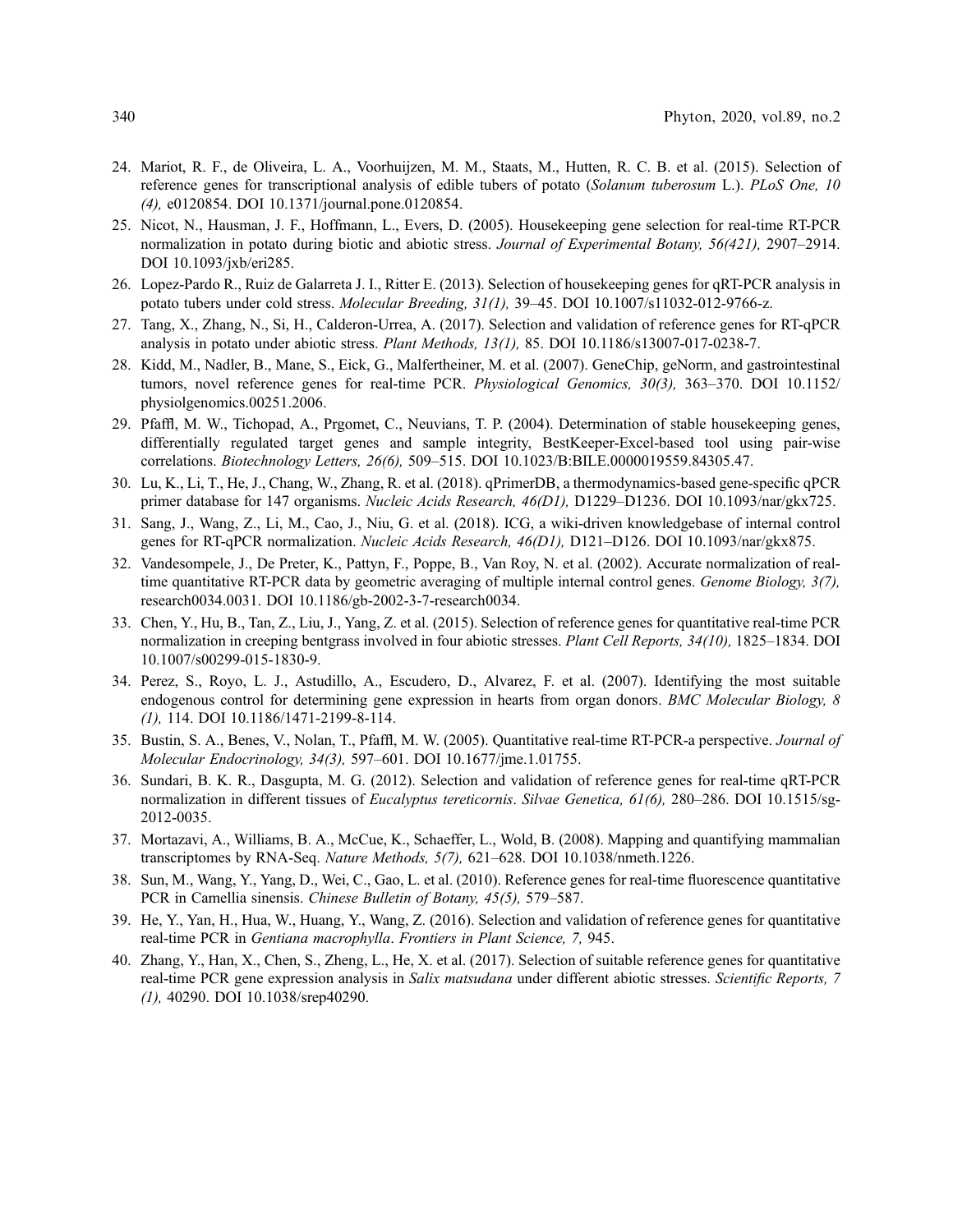# Appendix A

<span id="page-12-0"></span>

|  |  |  | Table S1: General information, primer sequences, and amplification length of candidate reference genes |  |  |  |
|--|--|--|--------------------------------------------------------------------------------------------------------|--|--|--|
|  |  |  |                                                                                                        |  |  |  |

| Transcript ID                                   | Name                                                                          | Primer sequence $(5^{\degree}-3^{\degree})$                | Amplicon<br>length (bp) |
|-------------------------------------------------|-------------------------------------------------------------------------------|------------------------------------------------------------|-------------------------|
| PGSC0003DMT400013068 Thioredoxin peroxidase 1   |                                                                               | F: CAATGACCCCTTTGTGATGAAG<br>R: CATTGAGGATTTCATCAGCACC     | 245                     |
|                                                 | PGSC0003DMT400081472 ADP,ATP carrier protein, mitochondrial                   | F: GACAATTTGATGGGTTGGTTGA<br>R: CATGAAATGTTAAACCCACGGT     | 88                      |
|                                                 | PGSC0003DMT400061684 Yth domain-containing protein                            | F: ATGCTGATGCCAAGTTCTT<br>R: TGCCAATACTCCACATTCTT          | 250                     |
| PGSC0003DMT400076016 40S ribosomal protein S6   |                                                                               | F: ACTGAGAAACCAAGGATGAGAG 161<br>R: ATACAGAACAGACTAGGGACCT |                         |
| PGSC0003DMT400058435 Calmodulin-5/6/7/8         |                                                                               | F: GCAAGATGAAGGACACTGATTC<br>R: TCATCAGTAAGCTTTTCGCCTA     | 136                     |
| PGSC0003DMT400080373 4F5 protein family protein |                                                                               | F: TTGAACTATCTCGTCTTCCT<br>R: AACGCTCCACTAATGACAT          | 179                     |
| PGSC0003DMT400042276 ADP-ribosylation factor    |                                                                               | F: GAATGCTGCTGAAATAACCGAT<br>R: GATCAATCCGCAACAACTCTAC     | 173                     |
| PGSC0003DMT400009623 Thioredoxin                |                                                                               | F: TATTGTGACTGCTTGAGGCTTA<br>R: ACAAATGTCAGATTCCAAGCAC     | 163                     |
| PGSC0003DMT400042183 Ribosomal protein S27      |                                                                               | F: AGTTGAGCAGGAGAAGAGA<br>R: ACACCGTTGTTATGTTGAAG          | 107                     |
| PGSC0003DMT400073070 Sec61 transport protein    |                                                                               | F: GGTGACGCTTACACATAAATCC<br>R: AATTATCTAGAAGCAGCGACGA     | 156                     |
| PGSC0003DMT400049116 Glutaredoxin               |                                                                               | F: AACTGTGCCAAACGTCTTCATA<br>R: AGTTAGCAGAGGAACAAGCTTC     | 97                      |
| PGSC0003DMT400052308 CBS1                       |                                                                               | F: GCAAGGAGGAGGATTCAAG<br>R: GTTCTTCTATACGAGCAGTTG         | 152                     |
| PGSC0003DMT400046201 Ribosomal protein L19      |                                                                               | F: CCCGTCAAAACATCAGGAAATT<br>R: GTACCTTTGCGCTTACCATATC     | 142                     |
| PGSC0003DMT400089729 Protein C6orf115           |                                                                               | F: CGTTGAAGAAGAGGTTGAAC<br>R: GTGGTGGCTTGAGAATGAT          | 239                     |
| PGSC0003DMT400056871 Phosphoglycerate kinase    |                                                                               | F: TCATCCTTGCCTCTCATCT<br>R: GGTCATTCTTCTCCTCTTCTT         | 219                     |
| PGSC0003DMT400002454 Phosphoglycerate mutase    |                                                                               | F: TCTTTTGGAATGGAAACCGTTC<br>R: ATTAGGTATGTTCACCCGTACC     | 185                     |
|                                                 | PGSC0003DMT400076528 GTP-binding nuclear protein Ran1                         | F: TTTGTCAAAAGGCATCTCACTG<br>R: CTGTATCCCAGCAATAAAAGCG     | 124                     |
|                                                 | PGSC0003DMT400072220 Alpha chain of nascent polypeptide<br>associated complex | F: GCAGAACTTGGAGATGGTA<br>R: GCTCTTCTTGACAGTTACAC          | 126                     |
| PGSC0003DMT400058429 Cystatin                   |                                                                               | F: GAAAGCATATGAAGCCAAGGTC<br>R: ACATCATTCAGCGCTTGTTAAG     | 111                     |

(Continued )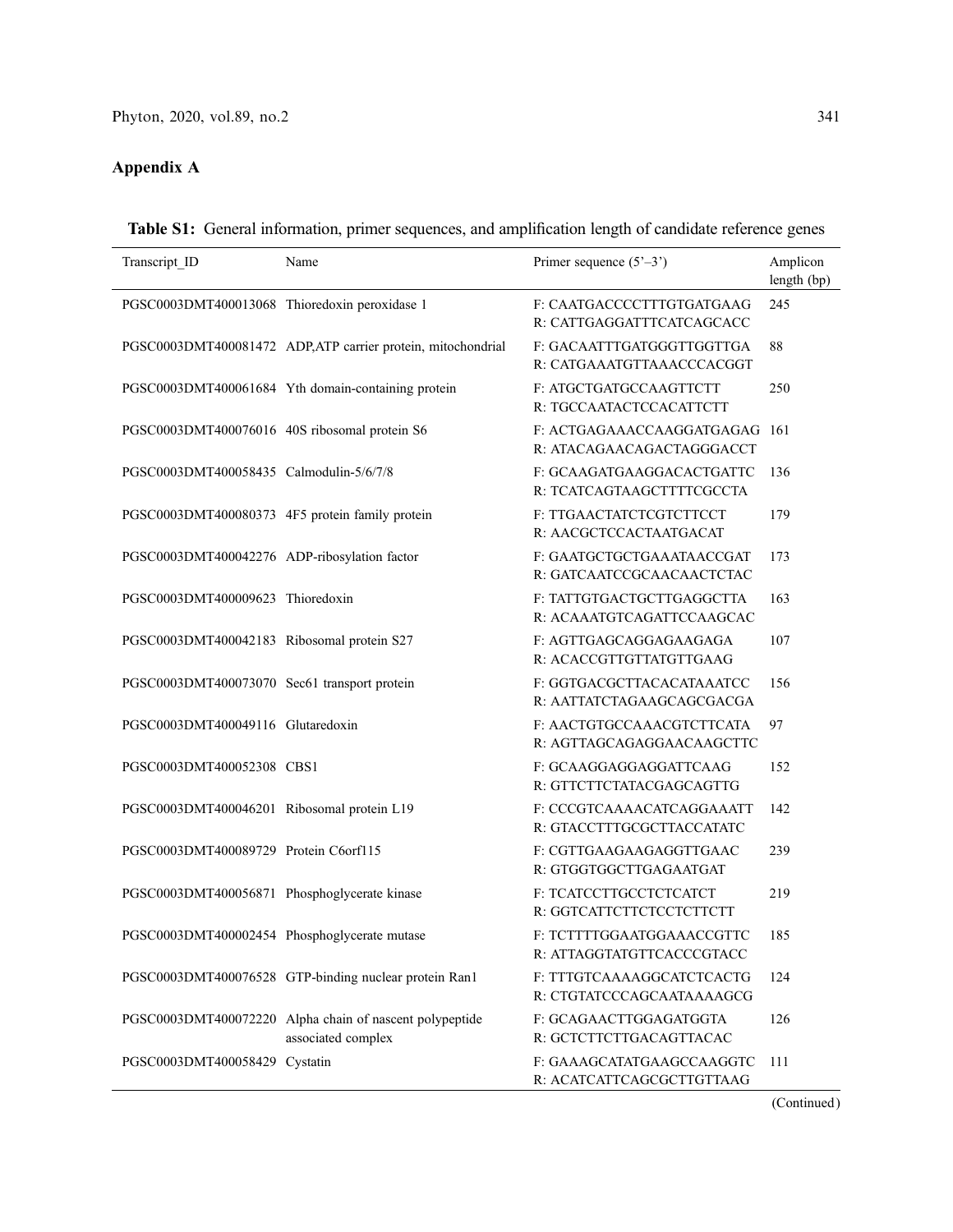|  |  | Table S1 (continued). |  |
|--|--|-----------------------|--|
|--|--|-----------------------|--|

| Transcript_ID                                 | Name                                                                                         | Primer sequence $(5^{\circ}-3^{\circ})$                    | Amplicon<br>length (bp) |
|-----------------------------------------------|----------------------------------------------------------------------------------------------|------------------------------------------------------------|-------------------------|
| PGSC0003DMT400065149 Protein C6 orf115        |                                                                                              | F: ATTAAGGGCTGCAAAGAAAAGG<br>R: TCCAGTAACTTGTACACACTCC     | 174                     |
| PGSC0003DMT400069911 Ribosomal protein L33    |                                                                                              | F: GAGTTTTCATGTACCCAAGCAA<br>R: TGACCTCGATAGACAAACGTAG     | 85                      |
| PGSC0003DMT400033268 BI1                      |                                                                                              | F: CGCAACAAACCTTATTCATTGC<br>R: CAAACTCGTGAATCCGTACATC     | 83                      |
| PGSC0003DMT400041634 14-3-3 protein           |                                                                                              | F: GTTCATGGACAAGCTCGTAATC<br>R: CGATAACGTTCTTATACGCCAC     | 92                      |
|                                               | PGSC0003DMT400061066 TGB12K interacting protein 3                                            | F: GGATATGGTAGGAAGGAGTGTG<br>R: CATGACCAAACATCTATGCCAG     | 176                     |
|                                               | PGSC0003DMT400016576 GTP-binding nuclear protein Ran1                                        | F: TTTGTCAAAAGGCATCTCACTG<br>R: CTGTATCCCAGCAATAAAACCG     | 124                     |
| PGSC0003DMT400066245 Poly(A)-binding protein  |                                                                                              | F: GACGATGCTAGGTGAAAATCTG<br>R: GAGACTCAAGCAAGTGCAATAC     | 122                     |
| PGSC0003DMT400038856 Aspartic protease        |                                                                                              | F: AGAAAATGAGAGTTGGTTTCGC<br>R: CTCGTTCAAAAGACAACGTGAT     | 95                      |
|                                               | PGSC0003DMT400028926 Eukaryotic translation initiation factor 5A-3 F: GGTTACATCGTTATCAAAGGCC | R: TCAATCAGCTGATAGTCGGTAC                                  | 194                     |
|                                               | PGSC0003DMT400004661 60S ribosomal protein L37a                                              | F: TAAAGAGGAAAGCAGTGGGAAT 104<br>R: ACTCCTAACTGTAACAGCACTC |                         |
|                                               | PGSC0003DMT400018728 mRNA, clone: RTFL01-30-A06                                              | F: AAAGAATTAGCTGCAAAGGTCG<br>R: CACTTTGCAAAGAGGACATTCA     | 126                     |
| PGSC0003DMT400007088 NtK-1                    |                                                                                              | F: CAGGCAAAATGCTTAGAGACTG<br>R: TGGAAAAGAAGCAGTGTTTCAG     | 142                     |
|                                               | PGSC0003DMT400011939 Ubiquitin extension protein                                             | F: CCAAGAAGCGTAAGAAGAAG<br>R: TGCCAGAATCATCAACCTT          | 108                     |
|                                               | PGSC0003DMT400036714 TMS membrane family protein                                             | F: CATCGGTAGGTGGAAGTATT<br>R: AGCAGAGTAGACAACAGATAG        | 191                     |
| PGSC0003DMT400047481 Actin1                   |                                                                                              | F: TCTCTACATACTTGTGAGGTGC<br>R: CCTAAAAGAGACACTTCGACCA     | 83                      |
|                                               | PGSC0003DMT400054361 60S ribosomal protein L32-1                                             | F: AGAGTGAGGAGAAAGTTCAAGG 125<br>R: TGGAACTAGGGTTTCTGCTAAG |                         |
| PGSC0003DMT400039497 P40                      |                                                                                              | F: TCTCATTCTCACTGACCCTAGA<br>R: ACCATCCTTGCTAAGATCCAAA     | 183                     |
|                                               | PGSC0003DMT400020252 Eukaryotic translation initiation factor<br>$5A-1/2$                    | F: CATGCAAAATGTCACTTTGTGG<br>R: CACCTTTAACCTGGTTCAACAG     | 226                     |
| PGSC0003DMT400035158 ADP-ribosylation factor  |                                                                                              | F: CACTCAGGGTCTCATTTTTGTG<br>R: ATCAGTTATTTCGGCAGCATTC     | 172                     |
| PGSC0003DMT400069948 Iron transport protein 2 |                                                                                              | F: ATTAGATCTGATCTGAGCGCAT<br>R: ATCATCACATTCACAAACCGTC     | 201                     |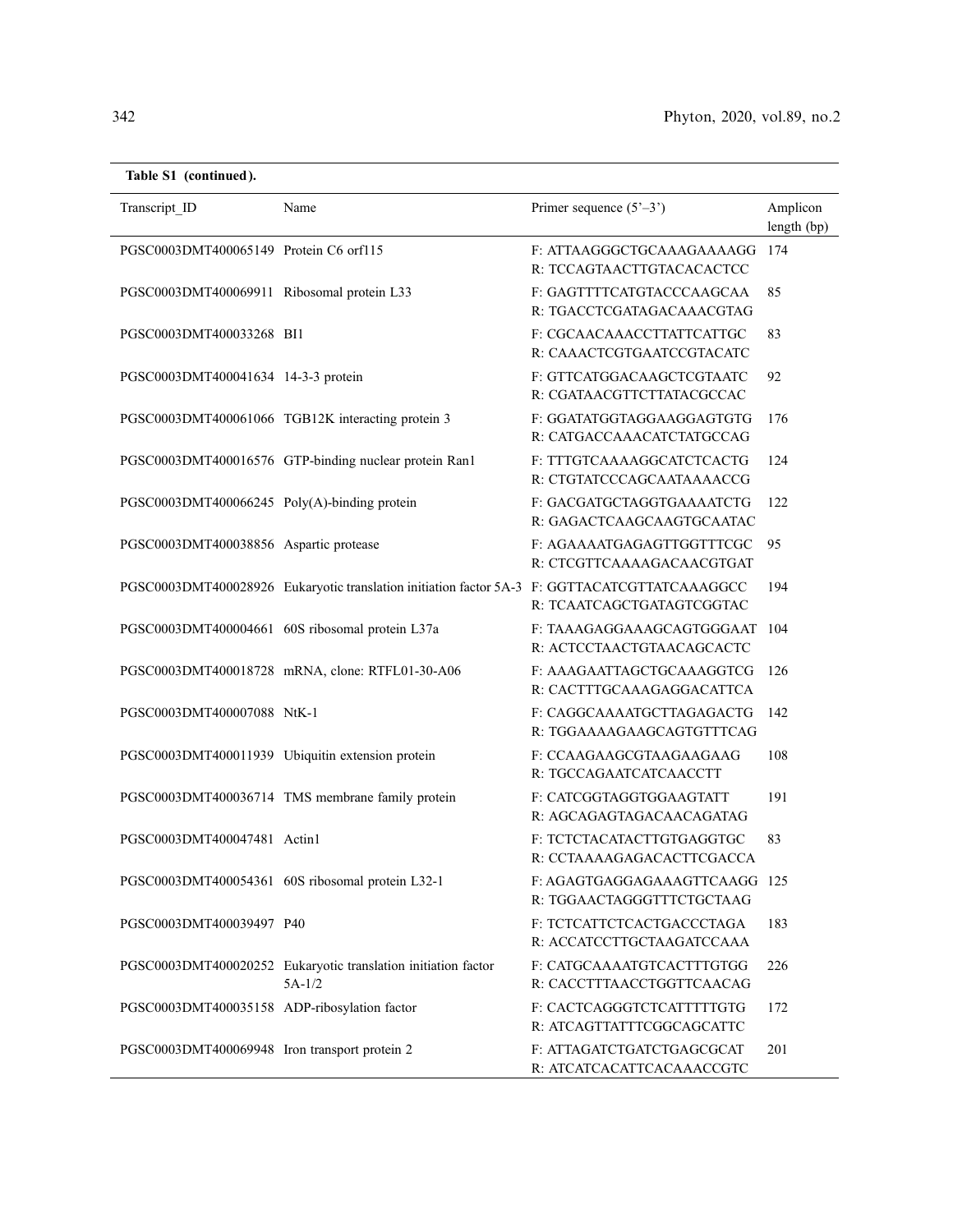|  | Table S1 (continued). |
|--|-----------------------|
|--|-----------------------|

| Transcript ID                                  | Name                                                                          | Primer sequence $(5^{\prime}-3^{\prime})$                  | Amplicon<br>length (bp) |
|------------------------------------------------|-------------------------------------------------------------------------------|------------------------------------------------------------|-------------------------|
| PGSC0003DMT400036088 SUMO                      |                                                                               | F: CAGGATCAAAAGAAGCACTCAG 201<br>R: GACCATCAAACAAGAAGGCAAT |                         |
| PGSC0003DMT400030110 Tubulin alpha-1 chain     |                                                                               | F: TCATTTCAGCTGAGAAGGCTTA<br>R: CATAGAAGAGGGTTCAAATGCG     | 80                      |
| PGSC0003DMT400007062 60S ribosomal protein L24 |                                                                               | F: CAAGAAGCTGTTAGGAAGAGGA 156<br>R: CTTTCAGCTCTCTTCTTCTGGA |                         |
| PGSC0003DMT400053626 40S ribosomal protein S8  |                                                                               | F: ACTCGTATCCTTGATGTGGTTT<br>R: GGTGCAGCATCAACTTGAATAA     | 225                     |
|                                                | PGSC0003DMT400041105 Ubiquinol-cytochrome c reductase iron-<br>sulfur subunit | F: CTTTCACCGTTACCGATGATTC<br>R: CTAGGATCACCAGGTGGATAAC     | 196                     |
| PGSC0003DMT400041662 Histone H3.3              |                                                                               | F: CTTCAAGACTGATCTGCGTTTC<br>R: CTGAATGTCCTTGGGCATAATG     | 145                     |
| PGSC0003DMT400053553 Elongation factor 1-alpha |                                                                               | F: ATTGGAAACGGATATGCTCCA<br>R: TCCTTACCTGAACGCCTGTCA       | 101                     |
| PGSC0003DMT400027156 Polyubiquitin 10          |                                                                               | F: TGATAATGTGAAGGCGAAGA<br>R: ACGAAGAACAAGGTGAAGA          | 148                     |
|                                                | PGSC0003DMT400000264 Eukaryotic translation initiation factor 1A              | F: CGGTGTGAAGCTATGTGTATTG<br>R: TGTCATCCTGATAATCACGGAG     | 127                     |
| PGSC0003DMT400035380 ADP,ATP carrier protein   |                                                                               | F: CTTATGGCAACTACTCCAATGC<br>R: GGATCAATAGTTTCACACGCTC     | 210                     |
|                                                | PGSC0003DMT400023419 Ubiquitin-conjugating enzyme E2                          | F: AATGGTCATTTTTCCTTGACGG<br>R: AACTCCACCAGAATAAGGACTG     | 259                     |
|                                                | PGSC0003DMT400078234 Peptidyl-prolyl cis-trans isomerase                      | F: TGACACCAATGGTTCACAATTC<br>R: GTGTTCCACTTTGTCTTCCTTC     | 140                     |
| PGSC0003DMT400010174 Actin1                    |                                                                               | F: CATCACTTAGCACCTTCCA<br>R: AATAGCAGCAGCACCTTAG           | 104                     |
| PGSC0003DMT400018921 40S ribosomal protein S15 |                                                                               | F: TCTTGACATGTCTACTGACGAG<br>R: GCTTCTTGATCAAAGCCATAGG     | 153                     |
| PGSC0003DMT400007431 40S ribosomal protein S9  |                                                                               | F: TGAAGCGAAAGAACCAAAAGTC 157<br>R:ACAAGCCAAATAGACCAAACAC  |                         |
|                                                | PGSC0003DMT400007183 Small GTP-binding protein Sar1BNt                        | F: AGATGAACTGCGTTACCATTTG 162<br>R: TTGATGTACTGAGACATCCACC |                         |
|                                                | PGSC0003DMT400061896 Conserved gene of unknown function                       | F: CGTGATCGGACCAAGGATATTA<br>R: TCATCCACAACTTTAGTCGGAA     | 227                     |
| PGSC0003DMT400016513 Acireductone dioxygenase  |                                                                               | F: CTACATTAAGGCAATGCGTCTC<br>R: GTAAGGCACACATCAAGAACAG     | 237                     |
| PGSC0003DMT400017277 Mitosis protein YLS8      |                                                                               | F: TGTTGCTTTCAAGATCCAAGTG<br>R: ATTAGCATTCTGAAGCGGAAAC     | 138                     |
|                                                | PGSC0003DMT400064031 Chloroplast heat shock protein 70-2                      | F: GGGACAACAAATCTTTAGGCAG<br>R: GTCACGGAAAGAATACCATTGG     | 115                     |

(Continued)